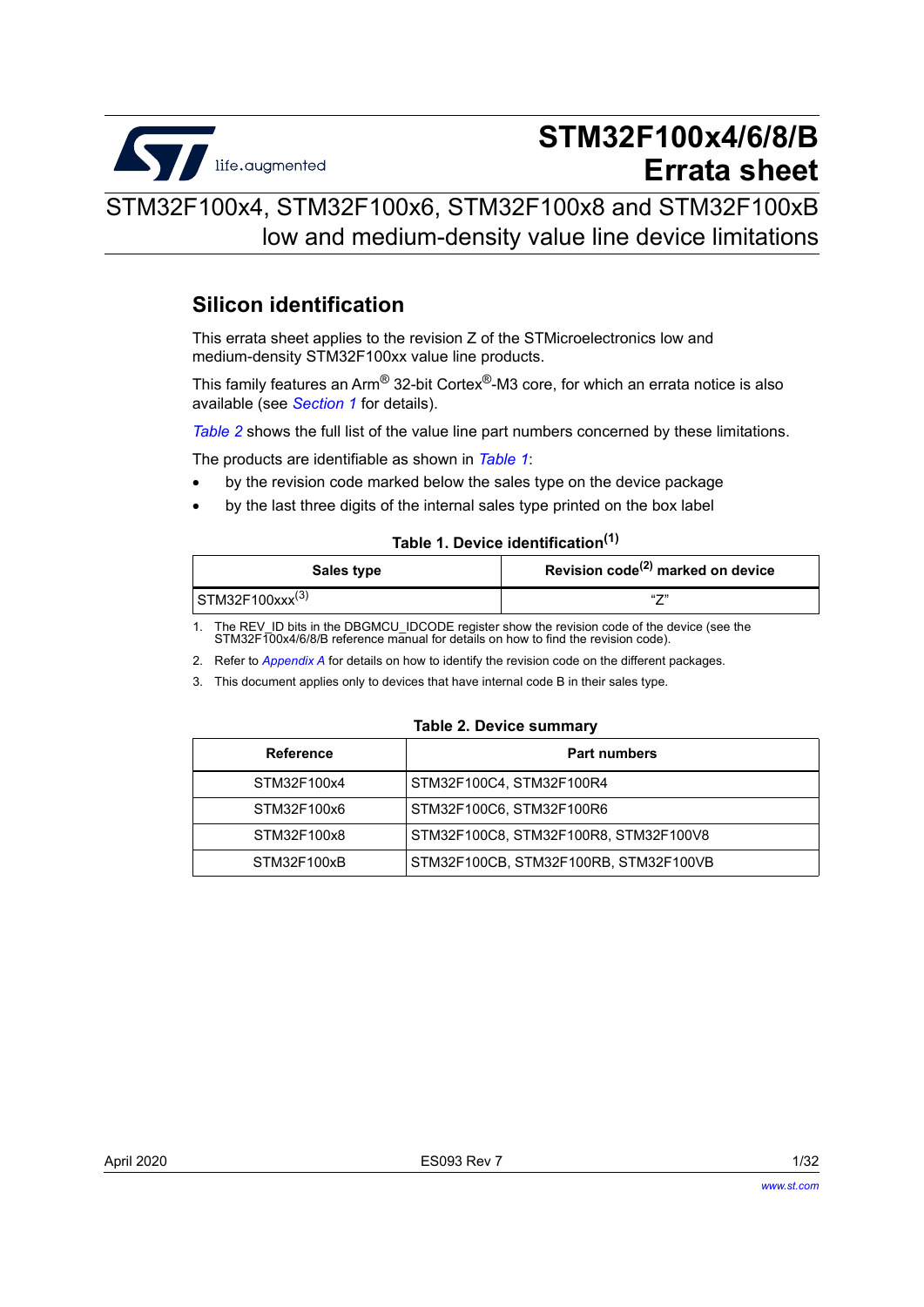# **Contents**

| 1            |      |                                                                             |                                                                        |  |
|--------------|------|-----------------------------------------------------------------------------|------------------------------------------------------------------------|--|
| 1.1          |      |                                                                             | Cortex-M3 limitations description for STM32F100x4/6/8/B                |  |
|              |      | 1.1.1                                                                       | Cortex-M3 LDRD with base in list may result in incorrect base register |  |
|              |      | 1.1.2                                                                       | Cortex-M3 event register is not set by interrupts and debug 7          |  |
|              |      | 1.1.3                                                                       | Cortex-M3 BKPT in debug monitor mode can cause DFSR mismatch 7         |  |
|              |      | 1.1.4                                                                       | Cortex-M3 may freeze for SLEEPONEXIT single instruction ISR  8         |  |
| $\mathbf{2}$ |      |                                                                             |                                                                        |  |
|              | 2.1  |                                                                             |                                                                        |  |
|              | 2.2  |                                                                             |                                                                        |  |
|              | 2.3  |                                                                             |                                                                        |  |
|              | 2.4  |                                                                             | Unique ID unavailability on devices with date code earlier than 045 11 |  |
|              | 2.5  |                                                                             | Wakeup sequence from Standby mode when using more                      |  |
|              | 2.6  |                                                                             |                                                                        |  |
|              | 2.7  |                                                                             |                                                                        |  |
|              | 2.8  |                                                                             |                                                                        |  |
|              |      | 2.8.1                                                                       | SPI1 in slave mode and USART2 in synchronous mode 14                   |  |
|              |      | 2.8.2                                                                       | SPI1 in master mode and USART2 in synchronous mode  14                 |  |
|              |      | 2.8.3                                                                       | SPI2 in slave mode and USART3 in synchronous mode 14                   |  |
|              |      | 2.8.4                                                                       | SPI2 in master mode and USART3 in synchronous mode  15                 |  |
|              |      | 2.8.5                                                                       |                                                                        |  |
|              |      | 2.8.6                                                                       |                                                                        |  |
|              |      | 2.8.7                                                                       |                                                                        |  |
|              |      | 2.8.8                                                                       |                                                                        |  |
|              | 2.9  | Boundary scan TAP: wrong pattern sent out after the "capture IR" state . 17 |                                                                        |  |
|              | 2.10 |                                                                             |                                                                        |  |
|              | 2.11 |                                                                             |                                                                        |  |
|              |      | 2.11.1                                                                      | Some software events must be managed before the current byte is        |  |
|              |      | 2.11.2                                                                      |                                                                        |  |

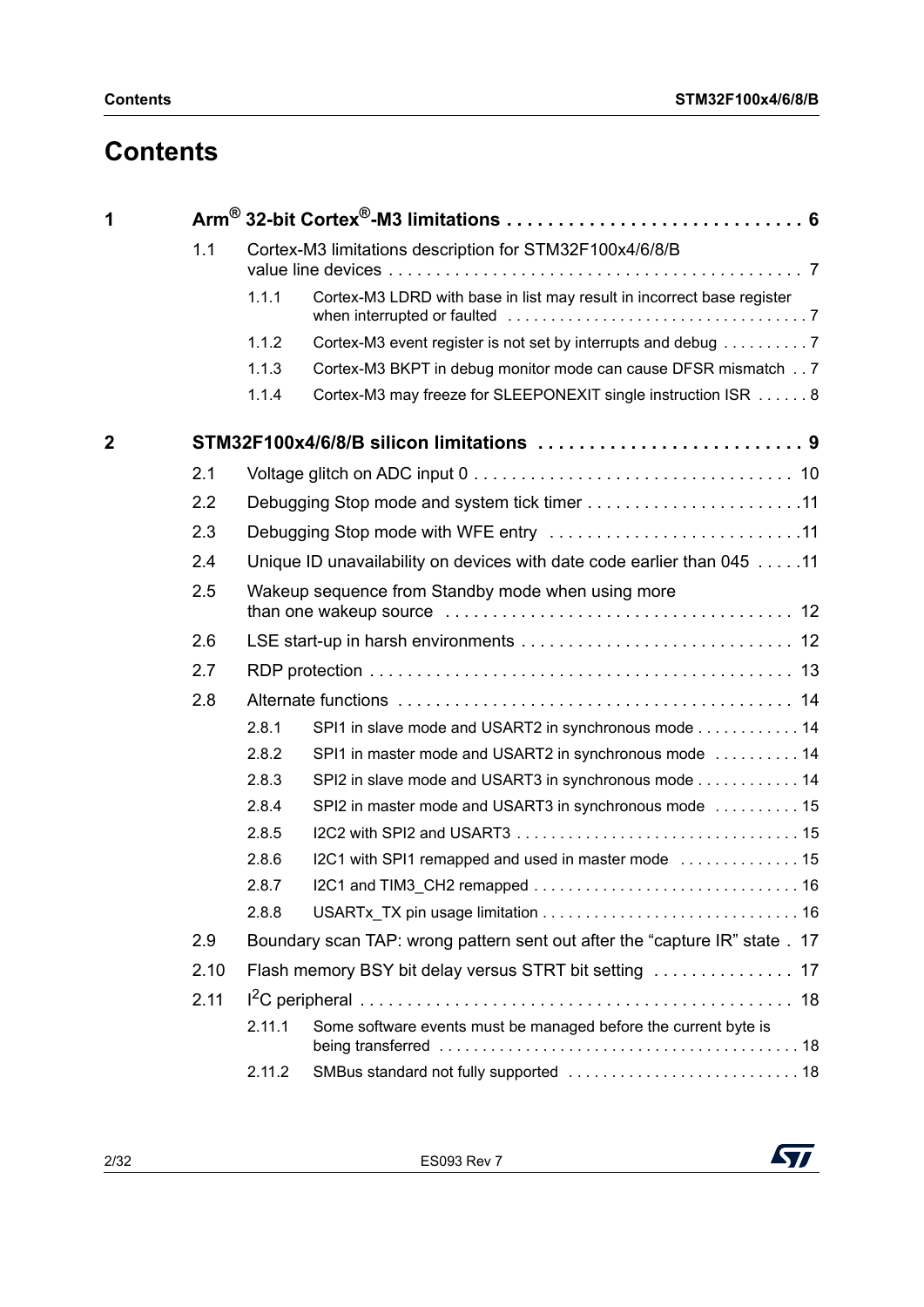|      | 2.11.3        | Wrong behavior of I2C peripheral in master mode after                        |
|------|---------------|------------------------------------------------------------------------------|
|      | 2.11.4        | Mismatch on the "Setup time for a repeated Start condition" timing           |
|      | 2.11.5        | Data valid time ( $t_{VD:DAT}$ ) violated without the OVR flag being set  20 |
|      | 2.11.6        |                                                                              |
|      | 2.11.7        | I2C analog filter may provide wrong value, locking BUSY flag                 |
| 2.12 |               |                                                                              |
|      | 2.12.1        | Idle frame is not detected if receiver clock speed is deviated  24           |
|      | 2.12.2        | In full duplex mode, the Parity Error (PE) flag can be cleared               |
|      | 2.12.3        | Parity Error (PE) flag is not set when receiving in Mute mode using          |
|      | 2.12.4        | Break frame is transmitted regardless of nCTS input line status 24           |
|      | 2.12.5        | nRTS signal abnormally driven low after a protocol violation 25              |
| 2.13 | <b>Timers</b> |                                                                              |
|      | 2.13.1        |                                                                              |
|      | 2.13.2        |                                                                              |
|      | 2.13.3        | General-purpose timer: regulation for 100% PWM 26                            |
| 2.14 |               |                                                                              |
|      |               | Appendix A Revision code on device marking  28                               |
|      |               |                                                                              |

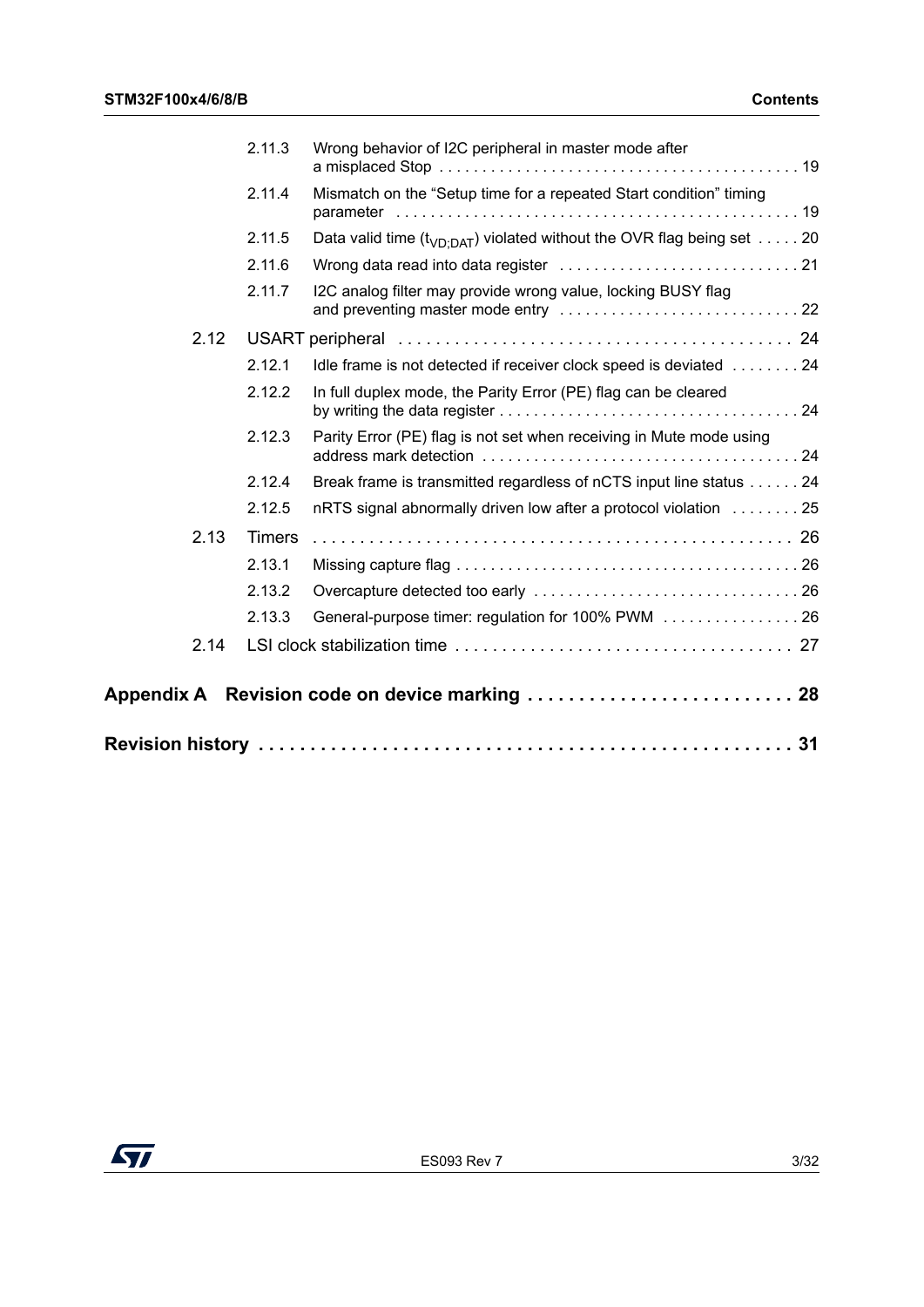# **List of tables**

| Table 2. |                                                                              |  |
|----------|------------------------------------------------------------------------------|--|
|          | Table 3. Cortex-M3 core limitations and impact on microcontroller behavior 6 |  |
|          |                                                                              |  |
|          |                                                                              |  |



 $\sqrt{1}$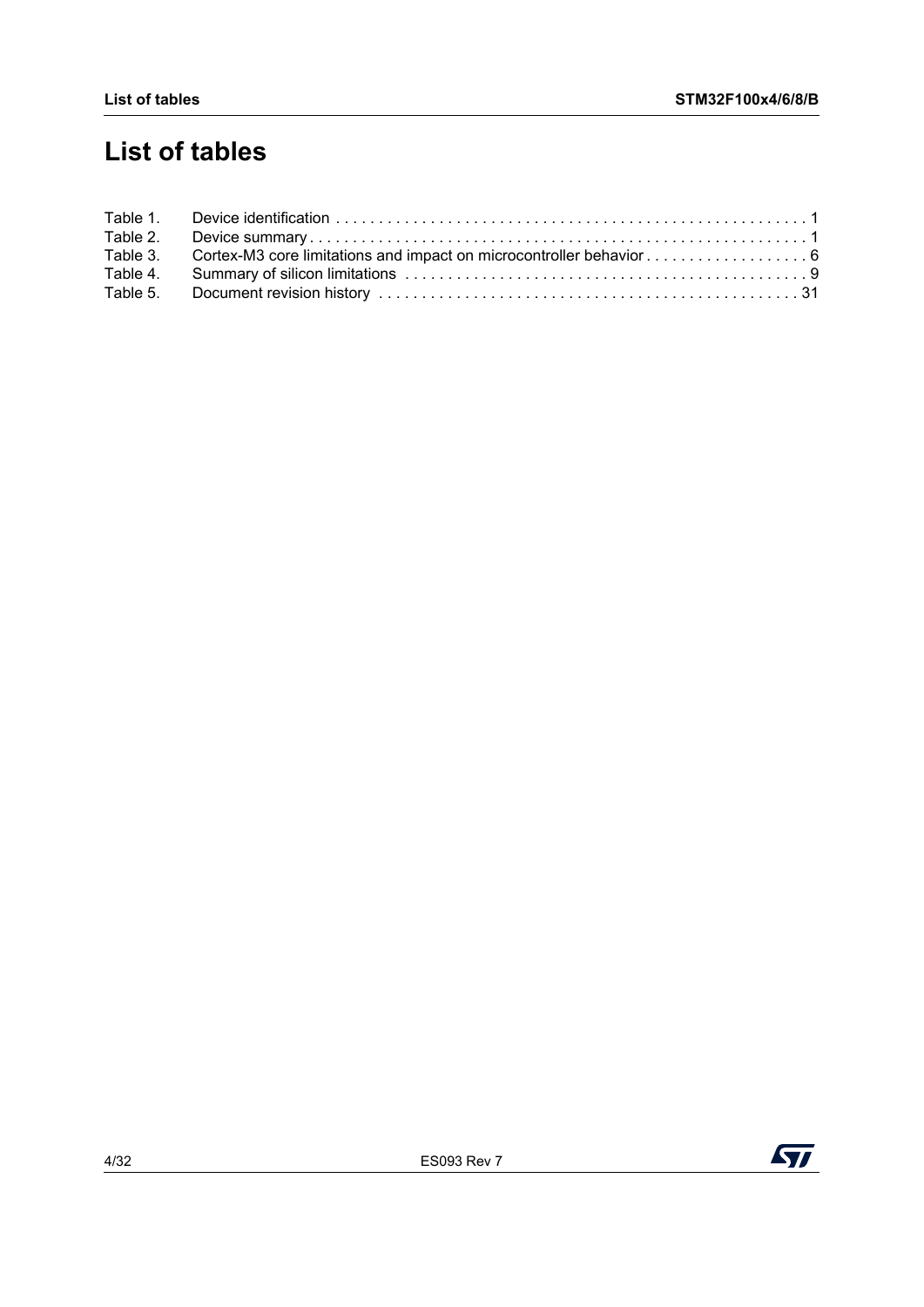# **List of figures**

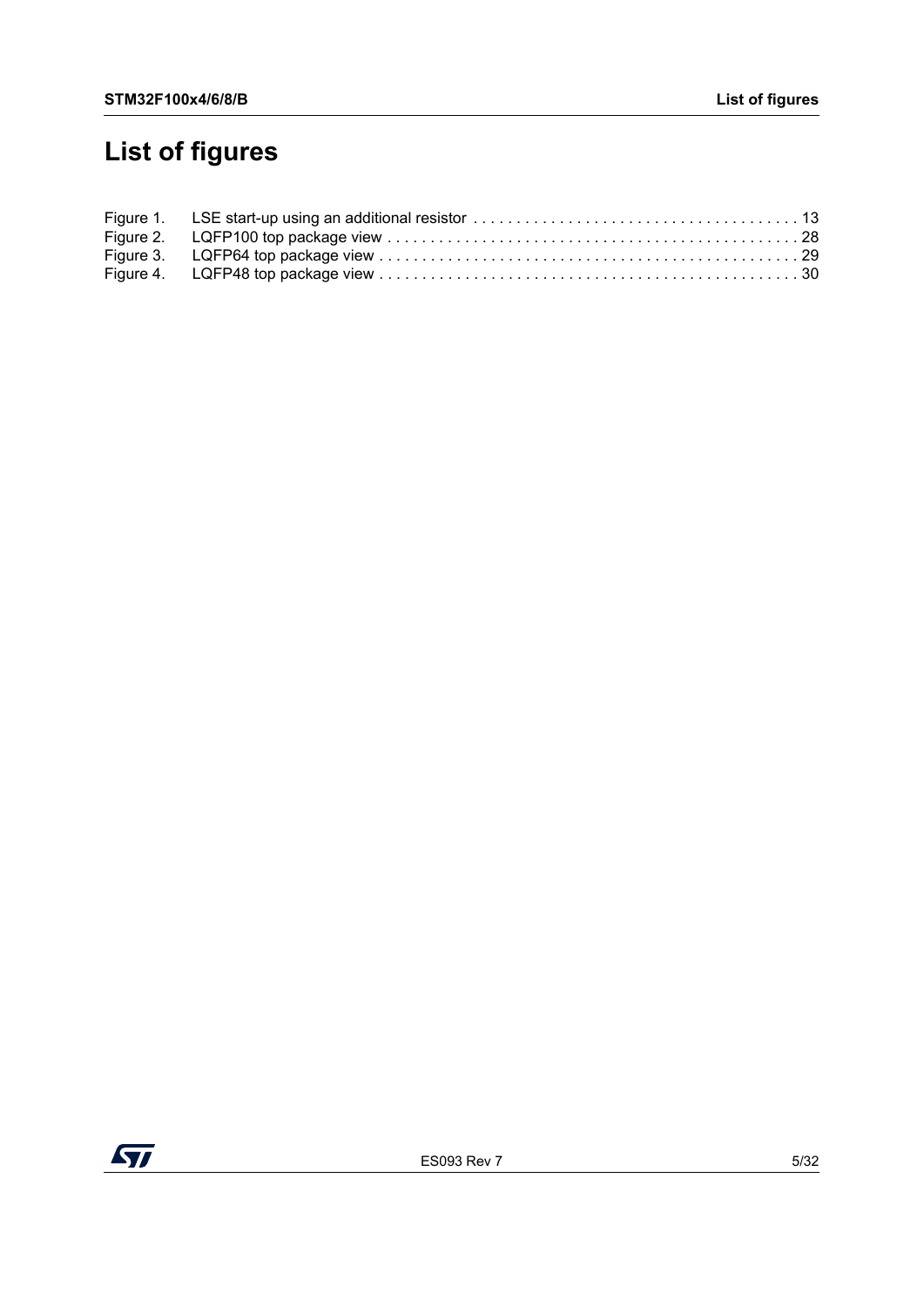# <span id="page-5-1"></span>**1 Arm® 32-bit Cortex®-M3 limitations**

<span id="page-5-0"></span>Errata notice for the Arm<sup>®(a)</sup> STM32F100x4/6/8/B core revisions r0 is available from *http://infocenter.arm.com.*

All the described limitations are minor and related to the revision r1p1-01rel0 of the Cortex®-M3 core. *[Table](#page-5-2) 3* summarizes these limitations and their implications on the behavior of medium-density STM32F100x4/6/8/B devices.

<span id="page-5-2"></span>

| Arm ID | Arm<br>category                                                    | Arm<br>summary of errata                                                                                     | Impact on medium-density<br>STM32F100x4/6/8/B devices |
|--------|--------------------------------------------------------------------|--------------------------------------------------------------------------------------------------------------|-------------------------------------------------------|
| 602117 | Cat 2                                                              | LDRD with base in list may result in incorrect<br>base register when interrupted or faulted                  | Minor                                                 |
| 563915 | Cat 2                                                              | Event register is not set by interrupts and<br>debug                                                         | Minor                                                 |
| 531064 | impl                                                               | SWJ-DP missing POR reset sync                                                                                | <b>No</b>                                             |
| 511864 | Cat 3                                                              | Cortex-M3 may fetch instructions using<br>incorrect privilege on return from an exception                    | No                                                    |
| 532314 | Cat 3                                                              | DWT CPI counter increments during sleep                                                                      | No                                                    |
| 538714 | Cat 3                                                              | Cortex-M3 TPIU clock domain crossing                                                                         | No                                                    |
| 548721 | Cat 3                                                              | Internal write buffer could be active whilst<br>asleep                                                       | No                                                    |
| 463763 | BKPT in debug monitor mode can cause<br>Cat 3<br>DFSR mismatch     |                                                                                                              | Minor                                                 |
| 463764 | Core may freeze for SLEEPONEXIT single<br>Cat 3<br>instruction ISR |                                                                                                              | Minor                                                 |
| 463769 | Cat 3                                                              | Unaligned MPU fault during a write may<br>cause the wrong data to be written to a<br>successful first access | No                                                    |

| Table 3. Cortex-M3 core limitations and impact on microcontroller behavior |  |
|----------------------------------------------------------------------------|--|
|----------------------------------------------------------------------------|--|



a. Arm is a registered trademark of Arm Limited (or its subsidiaries) in the US and/or elsewhere.

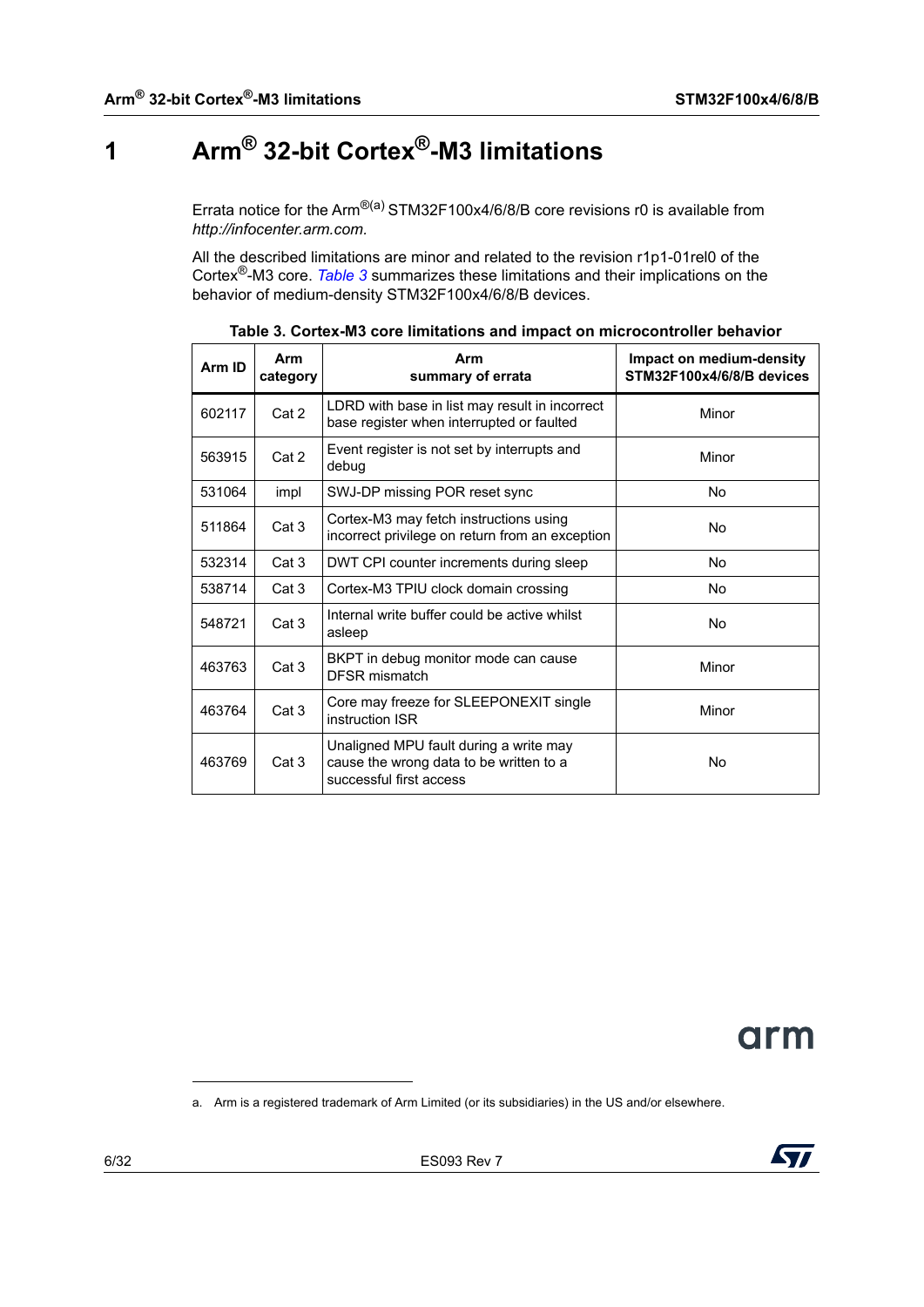## <span id="page-6-0"></span>**1.1 Cortex-M3 limitations description for STM32F100x4/6/8/B value line devices**

Only the limitations described below have an impact, though minor, on the implementation of STM32F100x4/6/8/B low and medium-density devices.

All the other limitations described in the Arm errata notice (and summarized in *[Table](#page-5-2) 3* above) have no impact and are not related to the implementation of STM32F100x4/6/8/B low and medium-density devices (Cortex-M3 r1p1-01rel0).

## <span id="page-6-1"></span>**1.1.1 Cortex-M3 LDRD with base in list may result in incorrect base register when interrupted or faulted**

## **Description**

The Cortex-M3 Core has a limitation when executing an LDRD instruction from the systembus area, with the base register in a list of the form LDRD Ra, Rb, [Ra, #imm]. The execution may not complete after loading the first destination register due to an interrupt before the second loading completes or due to the second loading getting a bus fault.

## **Workarounds**

- 1. This limitation does not impact the STM32F100x4/6/8/B code execution when executing from the embedded Flash memory, which is the standard use of the microcontroller.
- 2. Use the latest compiler releases. As of today, they no longer generate this particular sequence. Moreover, a scanning tool is provided to detect this sequence on previous releases (refer to your preferred compiler provider).

## <span id="page-6-2"></span>**1.1.2 Cortex-M3 event register is not set by interrupts and debug**

## **Description**

When interrupts related to a WFE occur before the WFE is executed, the event register used for WFE wakeup events is not set and the event is missed. Therefore, when the WFE is executed, the core does not wake up from WFE if no other event or interrupt occur.

## **Workaround**

Use STM32F100x4/6/8/B external events instead of interrupts to wake up the core from WFE by configuring an external or internal EXTI line in event mode.

## <span id="page-6-3"></span>**1.1.3 Cortex-M3 BKPT in debug monitor mode can cause DFSR mismatch**

## **Description**

A BKPT may be executed in debug monitor mode. This causes the debug monitor handler to be run. However, the bit 1 in the Debug fault status register (DFSR) at address 0xE000ED30 is not set to indicate that it was originated by a BKPT instruction. This only occurs if an interrupt other than the debug monitor is already being processed just before the BKPT is executed.

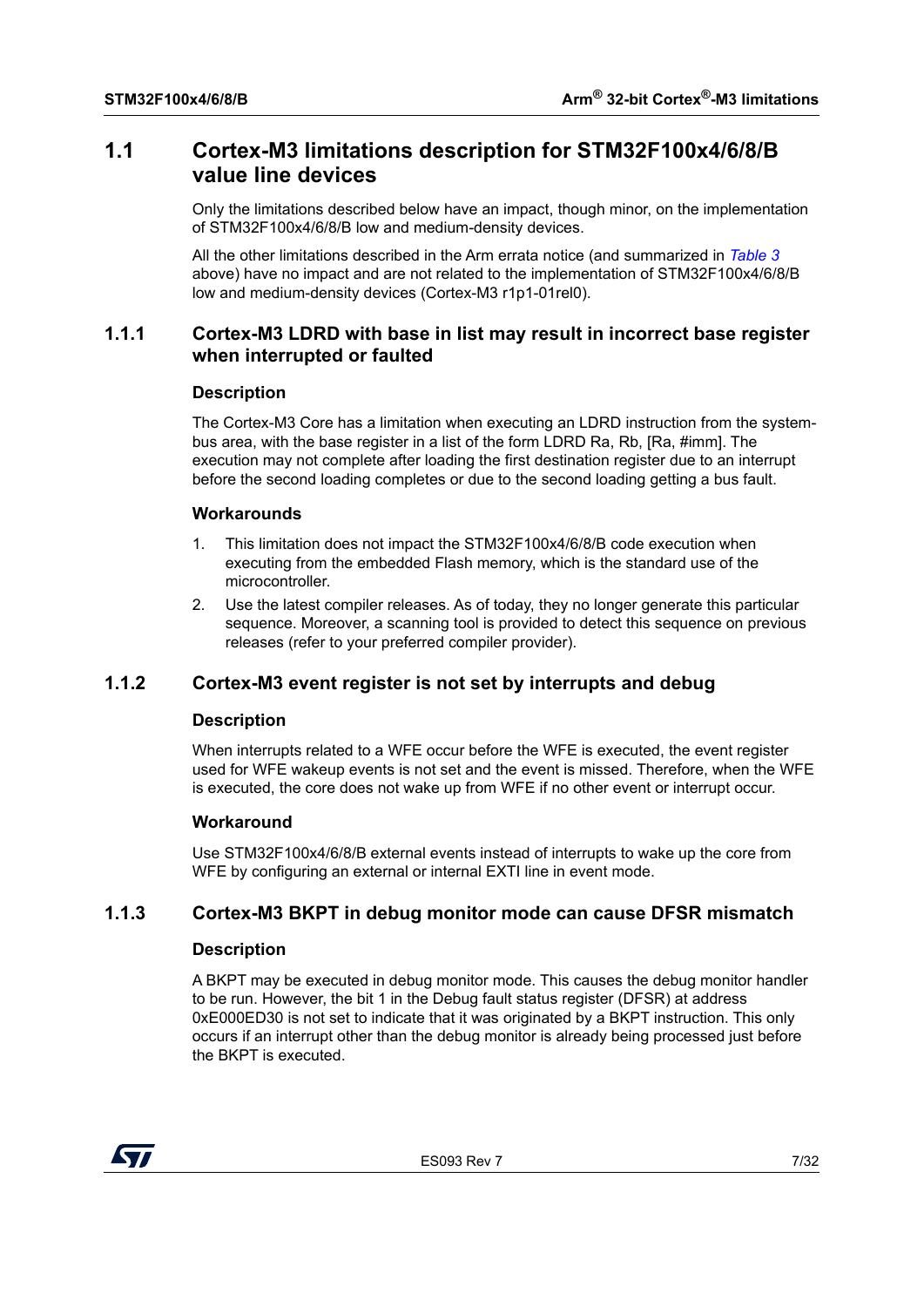## **Workaround**

If the DFSR register does not have any bit set when the debug monitor is entered, this means that we must be in this "corner case" and so, that a BKPT instruction was executed in debug monitor mode.

## <span id="page-7-0"></span>**1.1.4 Cortex-M3 may freeze for SLEEPONEXIT single instruction ISR**

## **Description**

If the Cortex-M3 SLEEPONEXIT functionality is used and the concerned interrupt service routine (ISR) contains only a single instruction, the core becomes frozen. This freezing may occur if only one interrupt is active and it is preempted by an interrupt whose handler only contains a single instruction.

However, any new interrupt that causes a preemption would cause the core to become unfrozen and behave correctly again.

## **Workaround**

This scenario does not happen in real application systems since all enabled ISRs should at least contain one instruction. Therefore, if an empty ISR is used, then insert an NOP or any other instruction before the exit instruction (BX or BLX).

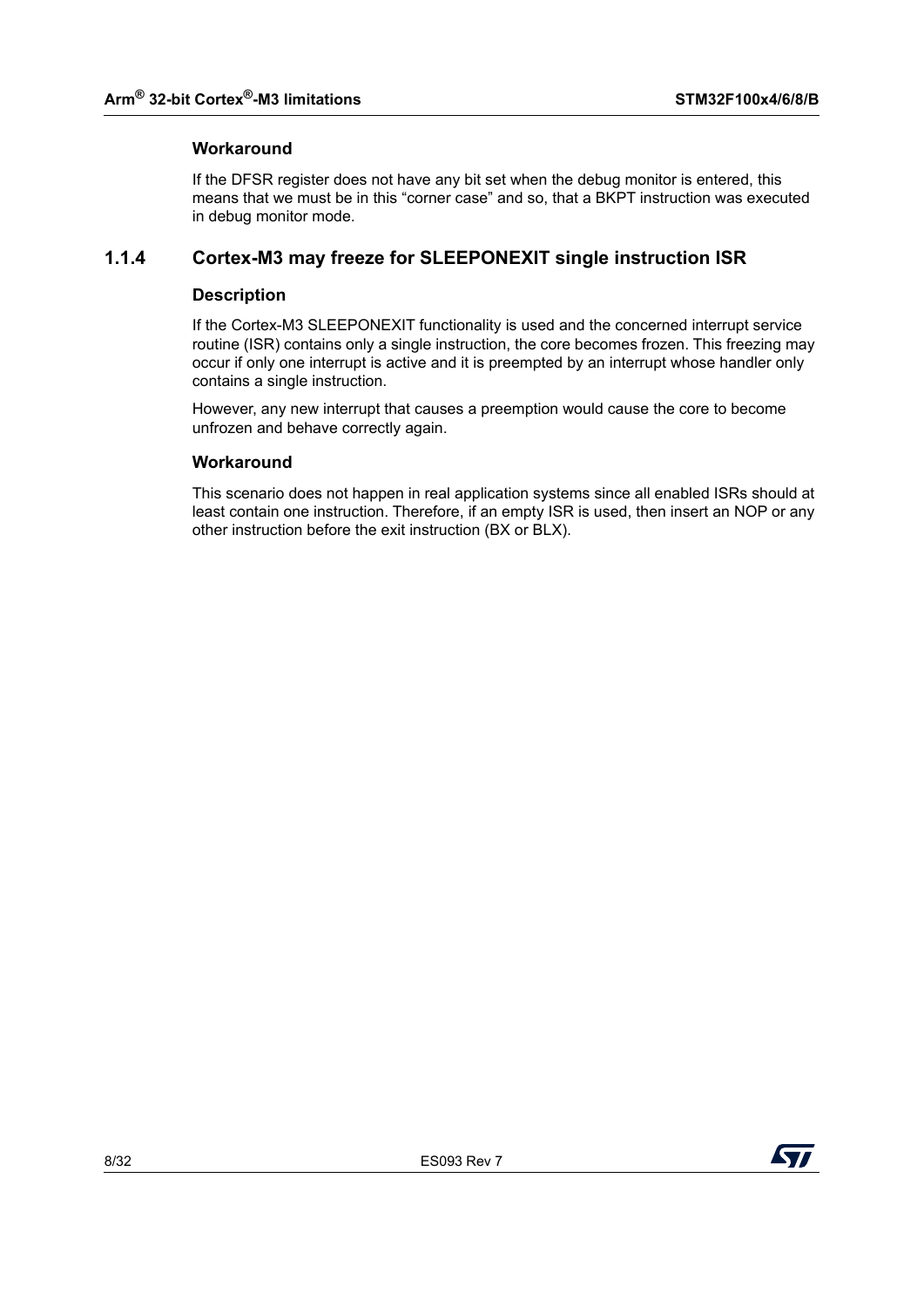# <span id="page-8-0"></span>**2 STM32F100x4/6/8/B silicon limitations**

*[Table](#page-8-1) 4* gives quick references to all documented limitations.

<span id="page-8-1"></span>

| <b>Links to silicon limitations</b>                                                 |                                                                                                                  |  |  |
|-------------------------------------------------------------------------------------|------------------------------------------------------------------------------------------------------------------|--|--|
| Section 2.1: Voltage glitch on ADC input 0                                          |                                                                                                                  |  |  |
| Section 2.2: Debugging Stop mode and system tick timer                              |                                                                                                                  |  |  |
| Section 2.3: Debugging Stop mode with WFE entry                                     |                                                                                                                  |  |  |
|                                                                                     | Section 2.4: Unique ID unavailability on devices with date code earlier than 045                                 |  |  |
|                                                                                     | Section 2.5: Wakeup sequence from Standby mode when using more than one wakeup source                            |  |  |
| Section 2.6: LSE start-up in harsh environments                                     |                                                                                                                  |  |  |
| Section 2.7: RDP protection                                                         |                                                                                                                  |  |  |
|                                                                                     | Section 2.8.1: SPI1 in slave mode and USART2 in synchronous mode                                                 |  |  |
|                                                                                     | Section 2.8.2: SPI1 in master mode and USART2 in synchronous mode                                                |  |  |
|                                                                                     | Section 2.8.3: SPI2 in slave mode and USART3 in synchronous mode                                                 |  |  |
| Section 2.8: Alternate                                                              | Section 2.8.4: SPI2 in master mode and USART3 in synchronous mode                                                |  |  |
| functions                                                                           | Section 2.8.5: I2C2 with SPI2 and USART3                                                                         |  |  |
|                                                                                     | Section 2.8.6: I2C1 with SPI1 remapped and used in master mode                                                   |  |  |
|                                                                                     | Section 2.8.7: I2C1 and TIM3_CH2 remapped                                                                        |  |  |
|                                                                                     | Section 2.8.8: USARTx_TX pin usage limitation                                                                    |  |  |
| Section 2.9: Boundary scan TAP: wrong pattern sent out after the "capture IR" state |                                                                                                                  |  |  |
| Section 2.10: Flash memory BSY bit delay versus STRT bit setting                    |                                                                                                                  |  |  |
|                                                                                     | Section 2.11.1: Some software events must be managed before the<br>current byte is being transferred             |  |  |
|                                                                                     | Section 2.11.2: SMBus standard not fully supported                                                               |  |  |
|                                                                                     | Section 2.11.3: Wrong behavior of I2C peripheral in master mode after a<br>misplaced Stop                        |  |  |
| Section 2.11: $I^2C$<br>peripheral                                                  | Section 2.11.4: Mismatch on the "Setup time for a repeated Start<br>condition" timing parameter                  |  |  |
|                                                                                     | Section 2.11.5: Data valid time ( $t_{VD:DAT}$ ) violated without the OVR flag<br>being set                      |  |  |
|                                                                                     | Section 2.11.6: Wrong data read into data register                                                               |  |  |
|                                                                                     | Section 2.11.7: I2C analog filter may provide wrong value, locking BUSY<br>flag and preventing master mode entry |  |  |

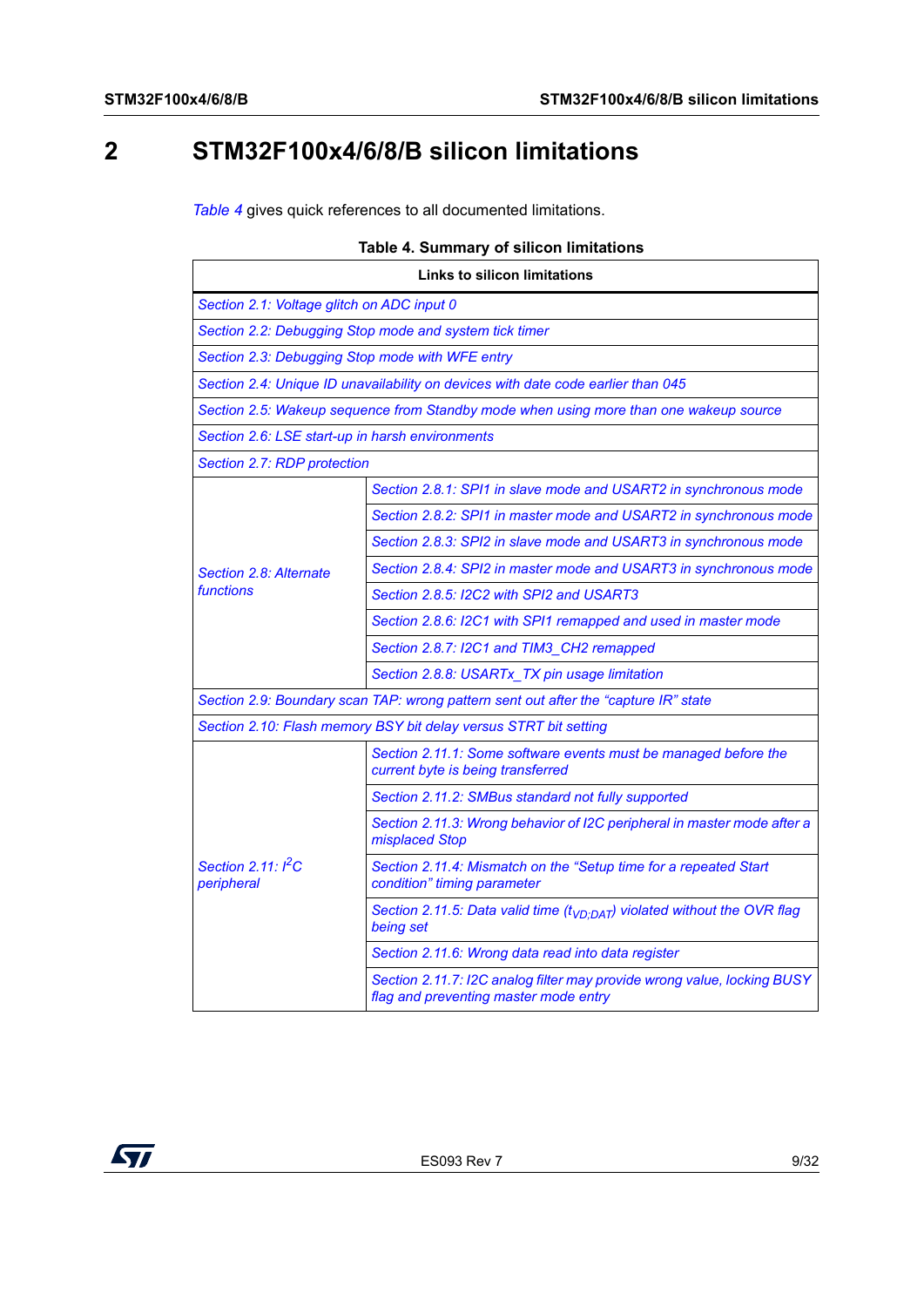| Links to silicon limitations               |                                                                                                                |  |
|--------------------------------------------|----------------------------------------------------------------------------------------------------------------|--|
| Section 2.12: USART<br>peripheral          | Section 2.12.1: Idle frame is not detected if receiver clock speed is<br>deviated                              |  |
|                                            | Section 2.12.2: In full duplex mode, the Parity Error (PE) flag can be<br>cleared by writing the data register |  |
|                                            | Section 2.12.3: Parity Error (PE) flag is not set when receiving in Mute<br>mode using address mark detection  |  |
|                                            | Section 2.12.4: Break frame is transmitted regardless of nCTS input line<br>status                             |  |
|                                            | Section 2.12.5: nRTS signal abnormally driven low after a protocol<br>violation                                |  |
| Section 2.13: Timers                       | Section 2.13.1: Missing capture flag                                                                           |  |
|                                            | Section 2.13.2: Overcapture detected too early                                                                 |  |
|                                            | Section 2.13.3: General-purpose timer: regulation for 100% PWM                                                 |  |
| Section 2.14: LSI clock stabilization time |                                                                                                                |  |

#### **Table 4. Summary of silicon limitations (continued)**

## <span id="page-9-0"></span>**2.1 Voltage glitch on ADC input 0**

## **Description**

A low-amplitude voltage glitch may be generated (on ADC input 0) on the PA0 pin, when the ADC is converting with injection trigger. It is generated by internal coupling and synchronized to the beginning and the end of the injection sequence, whatever the channel(s) to be converted.

The glitch amplitude is less than 150 mV with a typical duration of 10 ns (measured with the I/O configured as high-impedance input and left unconnected). If PA0 is used as a digital output, this has no influence on the signal. If PA0 is used has a digital input, it is not detected as a spurious transition, providing that PA0 is driven with an impedance lower than 5 k $\Omega$ . This glitch does not have any influence on the remaining port A pin or on the ADC conversion injection results, in single ADC configuration.

When using the ADC in dual mode with injection trigger, and to avoid any side effect, it is advised to distribute the analog channels so that Channel 0 is configured as an injected channel.

## **Workaround**

None.

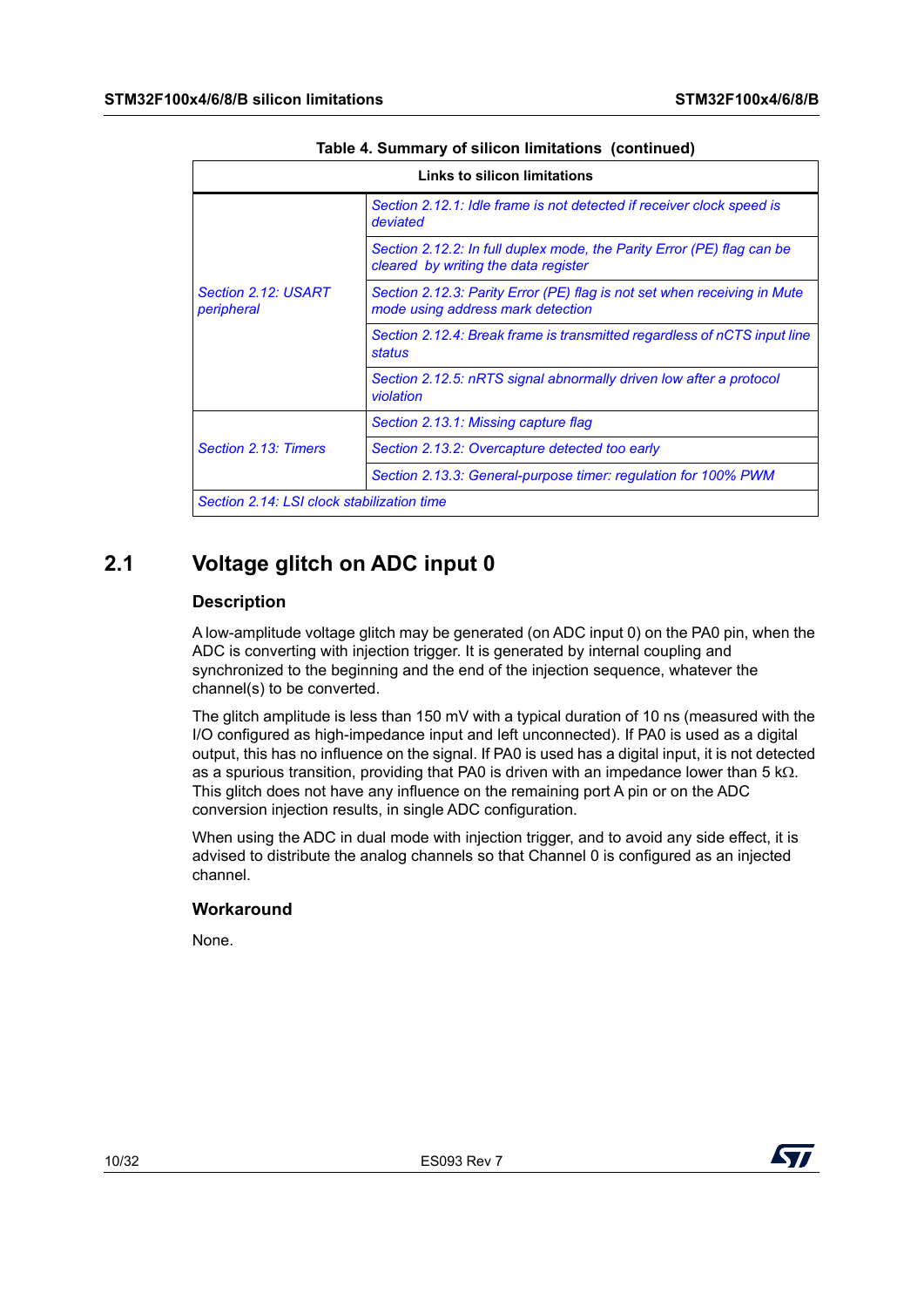## <span id="page-10-0"></span>**2.2 Debugging Stop mode and system tick timer**

#### **Description**

If the system tick timer interrupt is enabled during the Stop mode debug (DBG\_STOP bit set in the DBGMCU CR register), it wakes up the system from Stop mode.

#### **Workaround**

To debug the Stop mode, disable the system tick timer interrupt.

## <span id="page-10-1"></span>**2.3 Debugging Stop mode with WFE entry**

## **Description**

When the Stop debug mode is enabled (DBG\_STOP bit set in the DBGMCU\_CR register) this allows software debugging during Stop mode.

However, if the application software uses the WFE instruction to enter Stop mode, after wakeup some instructions could be missed if the WFE is followed by sequential instructions. This affects only Stop debug mode with WFE entry.

#### **Workaround**

To debug Stop mode with WFE entry, the WFE instruction must be inside a dedicated function with 1 instruction (NOP) between the execution of the WFE and the Bx LR.

Example: \_\_asm void \_WFE(void) {

**WFE** 

NOP

BX lr }

## <span id="page-10-2"></span>**2.4 Unique ID unavailability on devices with date code earlier than 045**

#### **Description**

The unique ID information is not available on STM32F100xx devices with a date code earlier than 045. Reading the unique ID information from the part returns the vaue 0xFF. Refer to *[Appendix A: Revision code on device marking](#page-27-1)*.

#### **Workaround**

None.

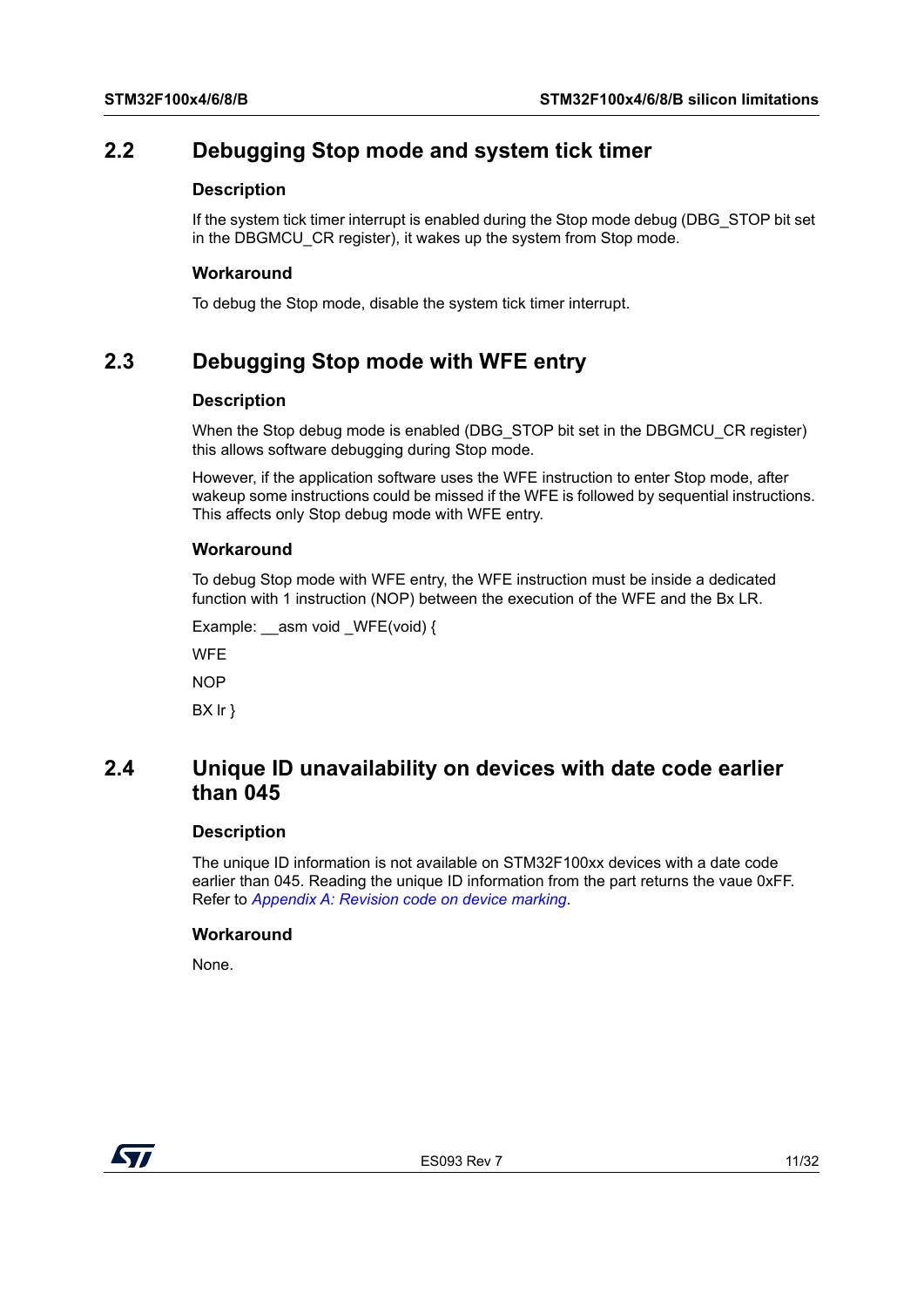## <span id="page-11-0"></span>**2.5 Wakeup sequence from Standby mode when using more than one wakeup source**

## **Description**

The various wakeup sources are logically OR-ed in front of the rising-edge detector which generates the wakeup flag (WUF). The WUF flag needs to be cleared prior to the Standby mode entry, otherwise the MCU wakes up immediately.

If one of the configured wakeup sources is kept high during the clearing of WUF flag (by setting the CWUF bit), it may mask further wakeup events on the input of the edge detector. As a consequence, the MCU could not be able to wake up from Standby mode.

## **Workaround**

To avoid this problem, the following sequence should be applied before entering Standby mode:

- 1. Disable all used wakeup sources.
- 2. Clear all related wakeup flags.
- 3. Re-enable all used wakeup sources.
- 4. Enter Standby mode.

Be aware that, when applying this workaround, if one of the wakeup sources is still kept high, the MCU enters the Standby mode, but then it wakes up immediately generating the power reset.

## <span id="page-11-1"></span>**2.6 LSE start-up in harsh environments**

## **Description**

The LSE (Low Speed External) oscillator system has been designed to minimize the overall power consumption of the STM32F1 microcontroller. It is extremely important to take specific care in the design of the PCB to ensure this low power oscillator starts in harsh conditions. In some PCB designs without coating, an induced low leakage may prevent the LSE to start-up, regardless of the 32.768 KHz crystal used. This phenomenon is amplified in humid environments that create frost on the OSC32\_IN/OSC32\_OUT tracks. This unwanted behavior may happen only at the first back-up domain power-on of the device.

## **Workaround**

It is recommended to mount an additional parallel feedback resistor (from 16 MQ to 22 MQ) on board to help the oscillation start-up in all cases (see *[Figure](#page-12-1) 1*). For more details on compatible crystals and hardware techniques on PCB, refer to AN2867 "*Oscillator design guide for STM8AF/AL/S, STM32 MCUs and MPUs*" available on *www.st.com*.

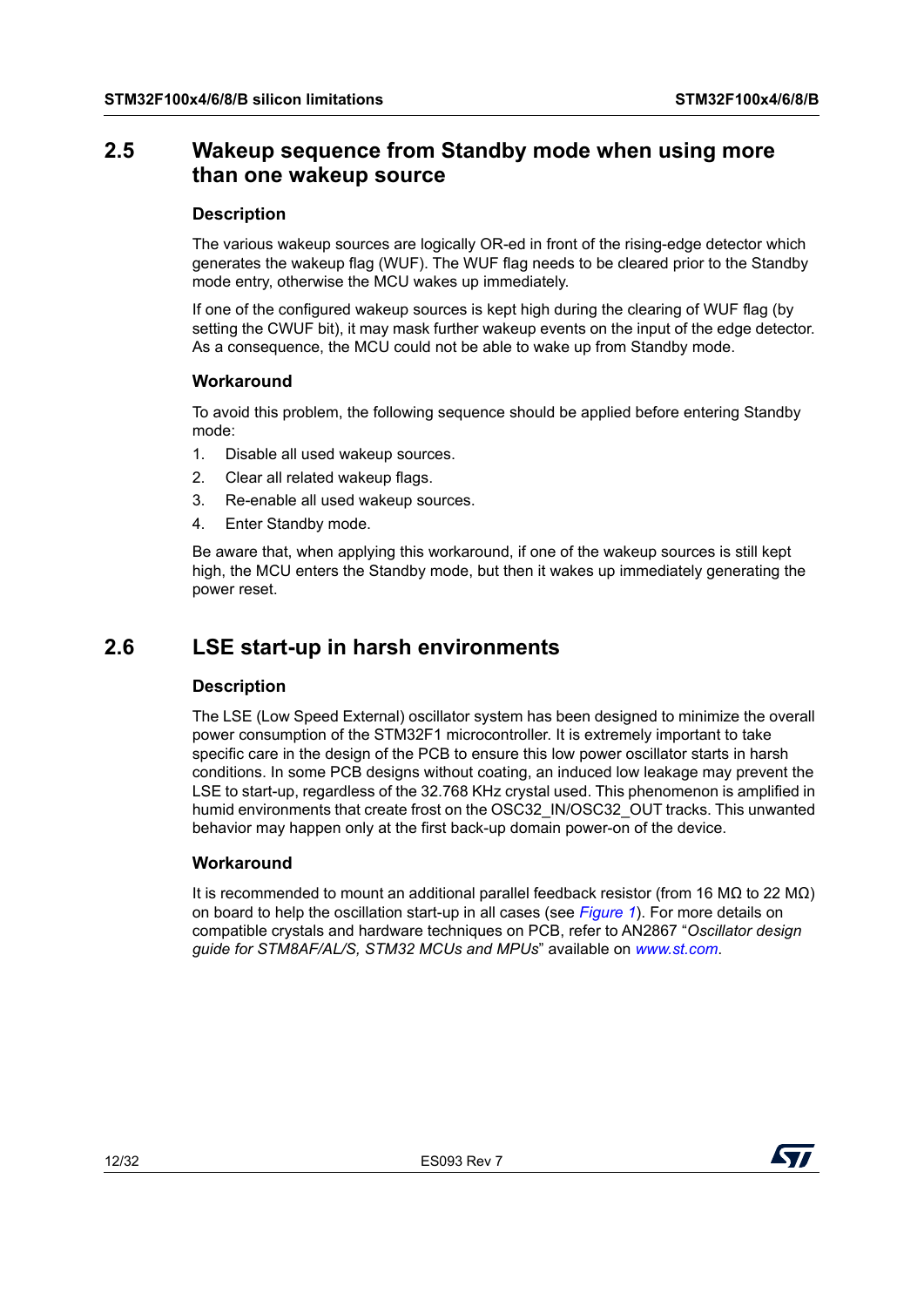<span id="page-12-1"></span>

#### **Figure 1. LSE start-up using an additional resistor**

## <span id="page-12-0"></span>**2.7 RDP protection**

## **Description**

When the RDP protection is set, the debugger can still access the CPU program counter register and the NVIC registers as well. Remapping the table vector location at different address in the code memory map and triggering the interrupts may allow to retrieve a part of the Flash memory code in CPU registers.

## **Workaround**

None,

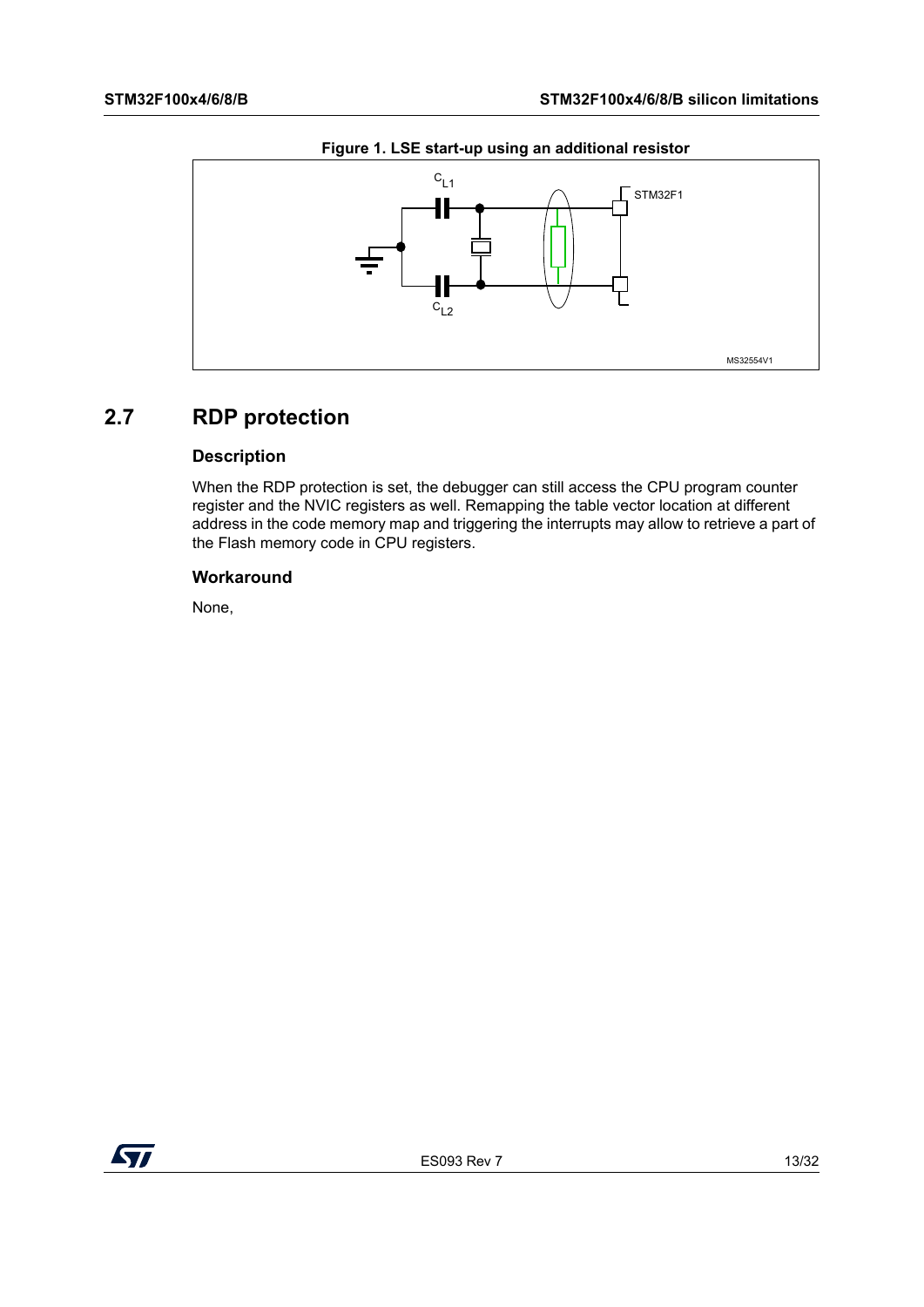## <span id="page-13-0"></span>**2.8 Alternate functions**

In some specific cases, some potential weakness may exist between alternate functions mapped onto the same pin.

## <span id="page-13-1"></span>**2.8.1 SPI1 in slave mode and USART2 in synchronous mode**

## **Conditions**

- SPI1 and USART2 are clocked
- I/O port pin PA4 is configured as an alternate function output.

## **Description**

USART2 cannot be used in synchronous mode (USART2\_CK signal), if SPI1 is used in slave mode.

#### **Workaround**

None.

## <span id="page-13-2"></span>**2.8.2 SPI1 in master mode and USART2 in synchronous mode**

#### **Conditions**

- SPI1 and USART2 are clocked
- I/O port pin PA4 is configured as an alternate function output.

## **Description**

USART2 cannot be used in synchronous mode (USART2\_CK signal) if SPI1 is used in master mode and SP1\_NSS is configured in software mode. In this case USART2\_CK is not output on the pin.

## **Workaround**

In order to output USART2\_CK, the SSOE bit in the SPI1\_CR2 register must be set to configure the pin in output mode.

## <span id="page-13-3"></span>**2.8.3 SPI2 in slave mode and USART3 in synchronous mode**

## **Conditions**

- SPI2 and USART3 are clocked
- I/O port pin PB12 is configured as an alternate function output.

## **Description**

USART3 cannot be used in synchronous mode (USART3\_CK signal) if SPI2 is used in slave mode.

## **Workaround**

None.

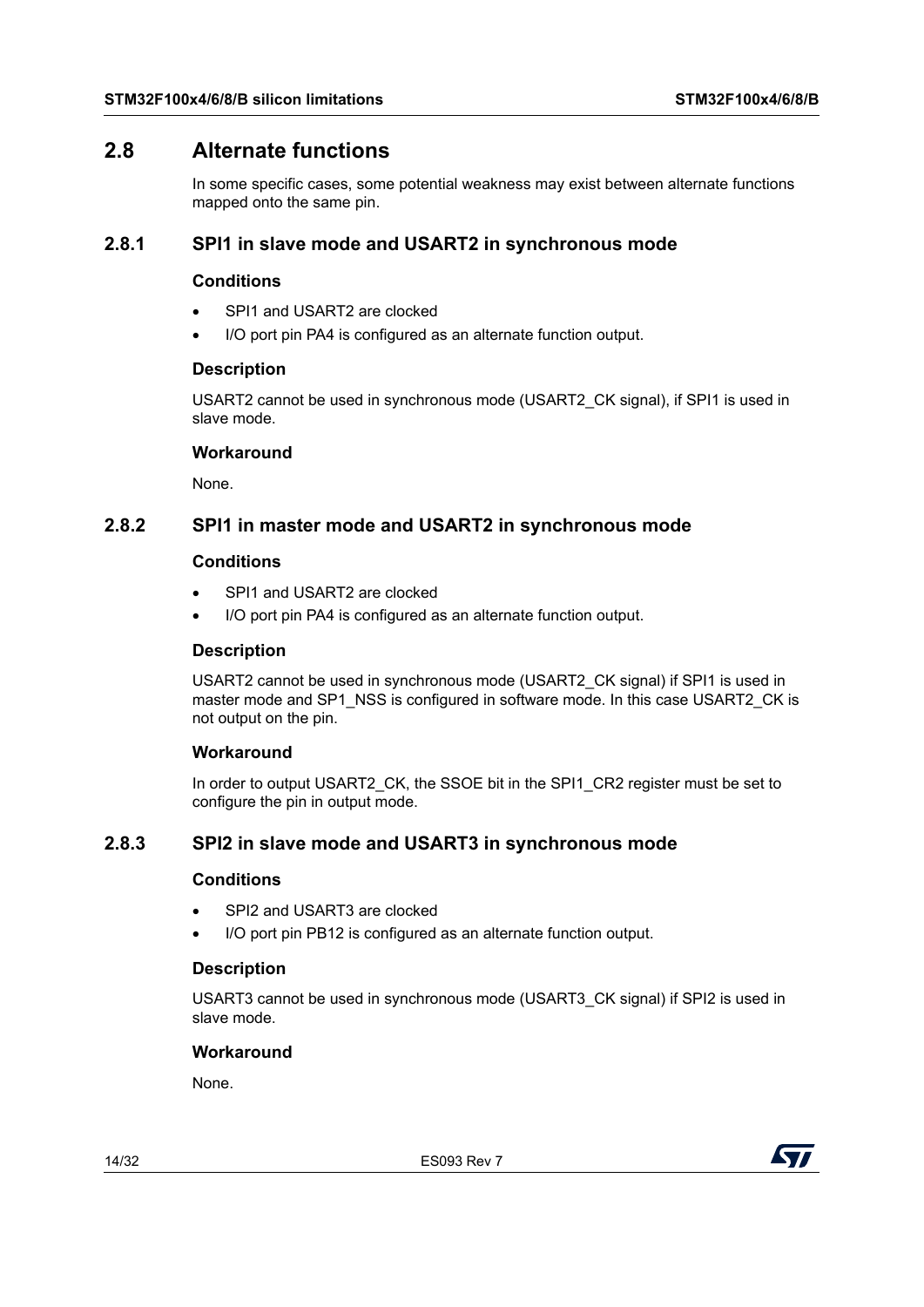## <span id="page-14-0"></span>**2.8.4 SPI2 in master mode and USART3 in synchronous mode**

## **Conditions**

- SPI2 and USART3 are clocked
- I/O port pin PB12 is configured as an alternate function output.

## **Description**

USART3 cannot be used in synchronous mode (USART3\_CK signal) if SPI2 is used in master mode and SP2\_NSS is configured in software mode. In this case USART3\_CK is not output on the pin.

## **Workaround**

In order to output USART3\_CK, the SSOE bit in the SPI2\_CR2 register must be set to configure the pin in output mode,

## <span id="page-14-1"></span>**2.8.5 I2C2 with SPI2 and USART3**

## **Conditions**

- I2C2 and SPI2 are clocked together or I2C2 and USART3 are clocked together
- I/O port pin PB12 is configured as an alternate function output

## **Description**

- Conflict between the I2C2\_SMBA signal (even if this function is not used) and SPI2\_NSS in output mode.
- Conflict between the I2C2\_SMBA signal (even if this function is not used) and USART3\_CK.
- In these cases the I/O port pin PB12 is set to 1 by default if the I/O alternate function output is selected and I2C2 is clocked.

## **Workaround**

I2C2\_SMBA can be used as an output if SPI2 is configured in master mode with NSS in software mode.

I2C2\_SMBA can be used in input mode if SPI2 is configured in master or slave mode with NSS managed by software.

SPI2 cannot be used in any other configuration when I2C2 is being used.

USART3 must *not* be used in synchronous mode when I2C2 is being used.

## <span id="page-14-2"></span>**2.8.6 I2C1 with SPI1 remapped and used in master mode**

## **Conditions**

- I2C1 and SPI1 are clocked.
- SPI1 is remapped.
- I/O port pin PB5 is configured as an alternate function output.

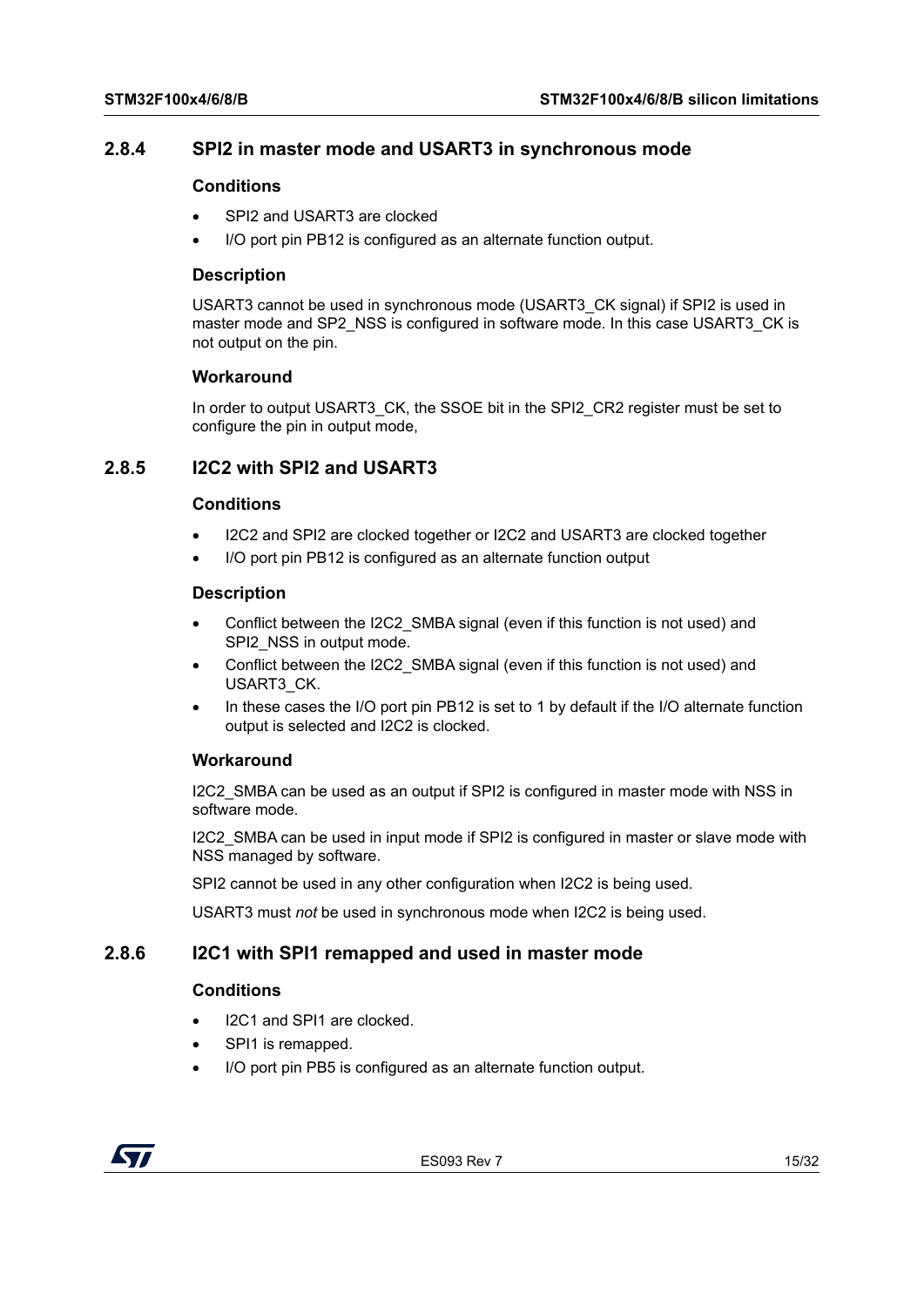## **Description**

Conflict between the SPI1\_MOSI signal and the I2C1\_SMBA signal (even if SMBA is not used).

## **Workaround**

Do not use SPI1 remapped in master mode and I2C1 together.

When using SPI1 remapped, the I2C1 clock must be disabled.

## <span id="page-15-0"></span>**2.8.7 I2C1 and TIM3\_CH2 remapped**

## **Conditions**

- I2C1 and TIM3 are clocked.
- I/O port pin PB5 is configured as an alternate function output.

## **Description**

Conflict between the TIM3\_CH2 signal and the I2C1\_SMBA signal, (even if SMBA is not used).

In these cases the I/O port pin PB5 is set to 1 by default if the I/O alternate function output is selected and I2C1 is clocked. TIM3 CH2 cannot be used in output mode.

## **Workaround**

To avoid this conflict, TIM3\_CH2 can only be used in input mode.

## <span id="page-15-1"></span>**2.8.8 USARTx\_TX pin usage limitation**

In USART receive-mode-only communication (TE = 0 in the USARTx  $CR1$  register), even when the USARTx TX pin is not being used, the corresponding I/O port pin cannot be used to output another alternate function (in this mode the USARTx\_TX output is set to 1 and thus no other alternate function output can be used).

This limitation applies to all USARTx\_TX pins that share another alternate function output.

## **Workaround**

Do not use the corresponding I/O port of the USARTx TX pin in alternate function output mode. Only the input mode can be used (TE bit in the USARTx\_CR1 has to be cleared).

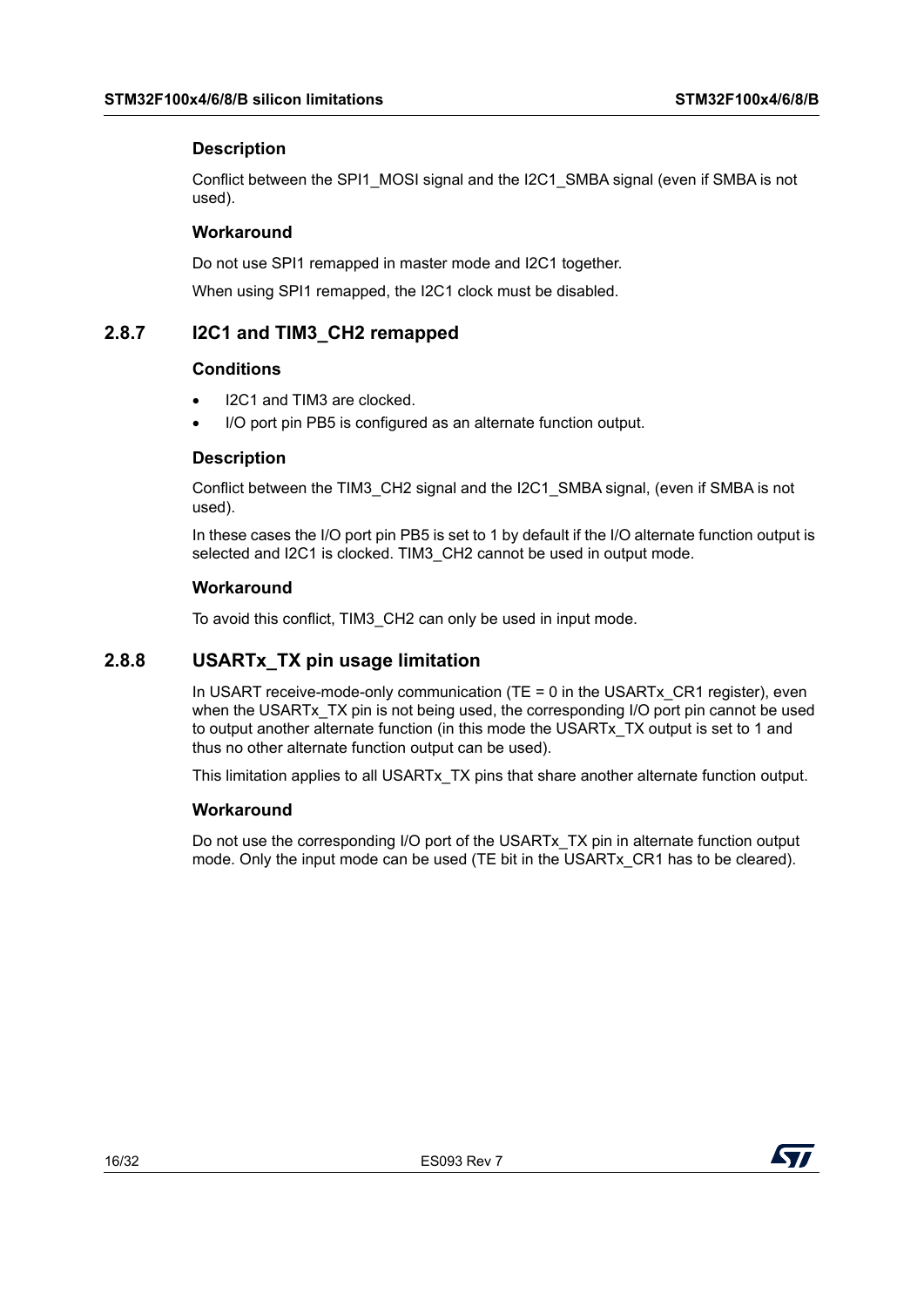## <span id="page-16-0"></span>**2.9 Boundary scan TAP: wrong pattern sent out after the "capture IR" state**

#### **Description**

After the "capture IR" state of the boundary scan TAP, the two least significant bits in the instruction register should be loaded with "01" for them to be shifted out whenever a next instruction is shifted in. However, the boundary scan TAP shifts out the latest value loaded into the instruction register, which could be "00", "01", "10" or "11".

#### **Workaround**

The data shifted out, after the capture IR state, in the boundary scan flow should therefore be ignored and the software should check not only the two least significant bits (XXX01) but all register bits (XXXXX).

## <span id="page-16-1"></span>**2.10 Flash memory BSY bit delay versus STRT bit setting**

## **Description**

When the STRT bit in the Flash memory control register is set (to launch an erase operation), the BSY bit in the Flash memory status register goes high one cycle later.

Therefore, if the FLASH\_SR register is read immediately after the FLASH\_CR register is written (STRT bit set), the BSY bit is read as 0.

## **Workaround**

Read the BSY bit at least one cycle after setting the STRT bit.

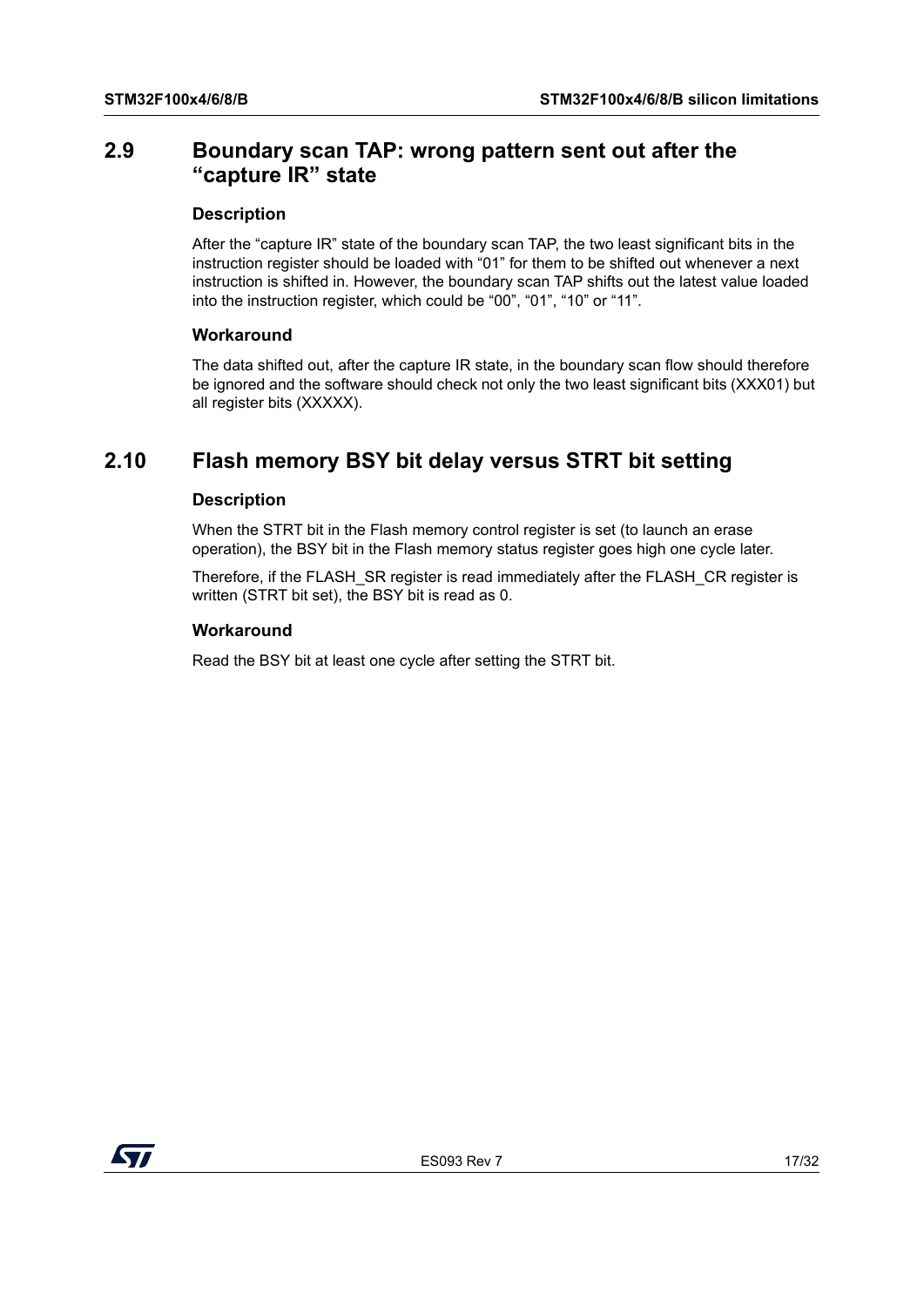## <span id="page-17-0"></span>**2.11 I2C peripheral**

## <span id="page-17-1"></span>**2.11.1 Some software events must be managed before the current byte is being transferred**

## **Description**

When the EV7, EV7\_1, EV6\_1, EV6\_3, EV2, EV8, and EV3 events are not managed before the current byte is being transferred, problems may be encountered such as receiving an extra byte, reading the same data twice or missing data.

## **Workarounds**

When it is not possible to manage the EV7, EV7 1, EV6 1, EV6 3, EV2, EV8, and EV3 events before the current byte transfer and before the acknowledge pulse when changing the ACK control bit, it is recommended to:

**Workaround 1**

Use the I2C with DMA in general, except when the Master is receiving a single byte.

Workaround 2

Use I2C interrupts and boost their priorities to the highest one in the application to make them uninterruptible

 **Workaround 3** (only for EV6\_1 and EV6\_3 events used in method 2) EV6\_1 event (used in master receiver 2 bytes):

Stretch SCL line between ADDR bit is cleared and ACK is cleared:

- a) ADDR=1
- b) Configure SCL I/O as GPIO open-drain output low
- c) Clear ADDR by reading SR1 register followed by reading SR3
- d) Program ACK=0
- e) Configure SCL I/O as Alternate Function open drain

EV6\_3 event (used in master receiver 1 byte):

Stretch SCL line between ADDR bit is cleared and STOP bit programming:

- a) ADDR=1
- b) Program ACK=0
- c) Configure SCL I/O as GPIO open-drain output low
- d) Clear ADDR by reading SR1 register followed by reading SR3
- e) Program STOP=1
- f) Configure SCL I/O as Alternate Function open drain

## <span id="page-17-2"></span>**2.11.2 SMBus standard not fully supported**

## **Description**

The I<sup>2</sup>C peripheral is not fully compliant with the SMBus v2.0 standard since It does not support the capability to NACK an invalid byte/command.

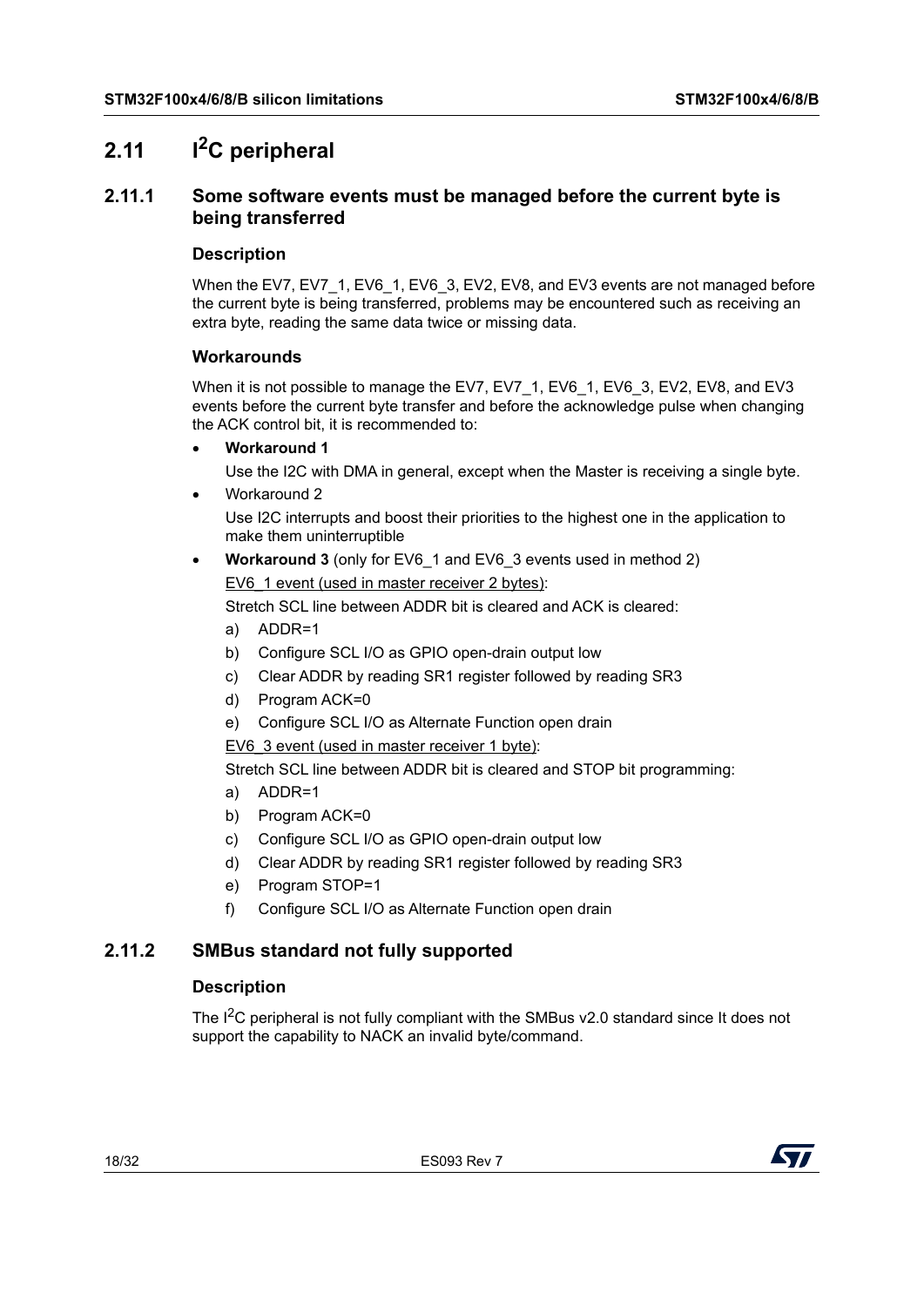## **Workarounds**

A higher-level mechanism should be used to verify that a write operation is being performed correctly at the target device, such as:

- 1. Using the SMBA pin if supported by the host
- 2. the alert response address (ARA) protocol
- 3. the Host notify protocol

## <span id="page-18-0"></span>**2.11.3 Wrong behavior of I2C peripheral in master mode after a misplaced Stop**

## **Description**

If a misplaced Stop is generated on the bus, the peripheral cannot enter master mode properly:

- If a void message is received (START condition immediately followed by a STOP): the BERR (bus error) flag is not set, and the I2C peripheral is not able to send a start condition on the bus after the write to the START bit in the I2C\_CR2 register.
- In the other cases of a misplaced STOP, the BERR flag is set. If the START bit is already set in I2C\_CR2, the START condition is not correctly generated on the bus and can create bus errors.

## **Workaround**

In the I<sup>2</sup>C standard, it is allowed to send a Stop only at the end of the full byte (8 bits + acknowledge), so this scenario is not allowed. Other derived protocols like CBUS allow it, but they are not supported by the I²C peripheral.

In case of a noisy environment in which unwanted bus errors can occur, it is recommended to implement a timeout to ensure that after the START control bit is set, the SB (start bit) flag is set. In case the timeout has elapsed, the peripheral must be reset by setting the SWRST bit in the I2C\_CR2 control register. It should also be reset in the same way if a BERR is detected while the START bit is set in I2C\_CR2.

## <span id="page-18-1"></span>**2.11.4 Mismatch on the "Setup time for a repeated Start condition" timing parameter**

#### **Description**

In case of a repeated Start, the "Setup time for a repeated Start condition" (named Tsu;sta in the I²C specification) can be slightly violated when the I²C operates in Master Standard mode at a frequency between 88 kHz and 100 kHz.

The issue can occur only in the following configuration:

- in Master mode
- in Standard mode at a frequency between 88 kHz and 100 kHz (no issue in Fast-mode)
- SCL rise time:
	- If the slave does not stretch the clock and the SCL rise time is more than 300 ns (if the SCL rise time is less than 300 ns the issue cannot occur)
	- If the slave stretches the clock

The setup time can be violated independently of the APB peripheral frequency.

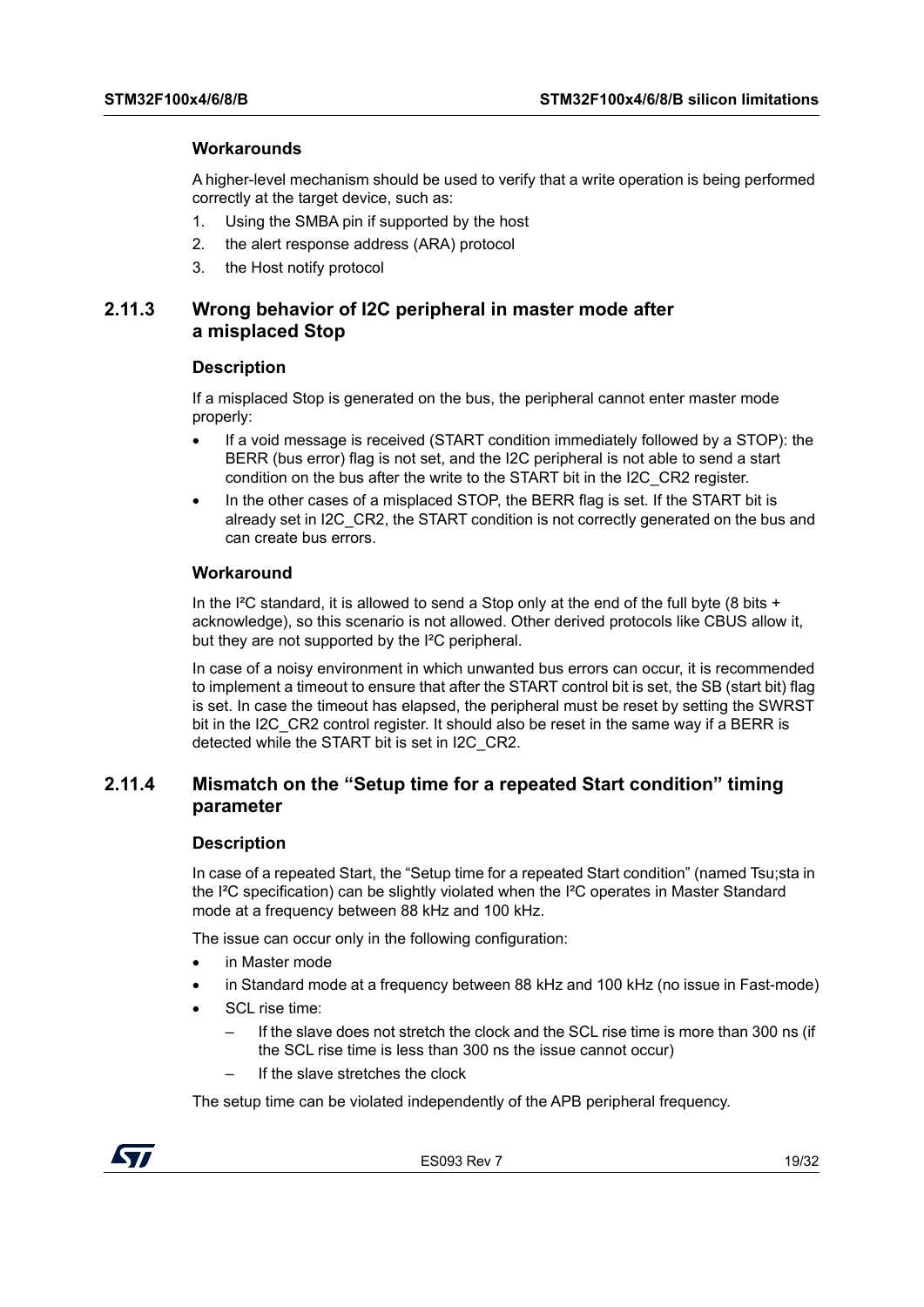## **Workaround**

Reduce the frequency down to 88 kHz or use the I²C Fast-mode if supported by the slave.

## <span id="page-19-0"></span>**2.11.5** Data valid time (t<sub>VD:DAT</sub>) violated without the OVR flag being set

## **Description**

The data valid time (t<sub>VD</sub>;DAT, t<sub>VD</sub>;ACK) described by the I<sup>2</sup>C standard can be violated (as well as the maximum data hold time of the current data  $(t_{HD}$ ;DAT)) under the conditions described below. Moreover, if the data register is written too late and close to the SCL rising edge, an error can be generated on the bus (SDA toggles while SCL is high). These violations cannot be detected because the OVR flag is not set (no transmit buffer underrun is detected).

This issue can occur only under the following conditions:

- In Slave transmit mode
- With clock stretching disabled (NOSTRETCH=1)
- If the software is late in writing the DR data register, but not late enough to set the OVR flag (the data register is written before the SCL rising edge).

## **Workaround**

If the master device allows it, use the clock stretching mechanism by programming the bit NOSTRETCH=0 in the I2C\_CR1 register.

If the master device does not allow it, ensure that the software writes to the data register fast enough after TXE or ADDR events. For instance, use an interrupt on the TXE or ADDR flag and boost its priority to the higher level, or use DMA. Use this "NOSTRETCH" mode with a slow I2C bus speed.

*Note: The first data byte to transmit must be written in the data register after the ADDR flag is cleared, and before the next SCL rising edge, so that the time window for writing the first data byte in the data register is less than*  $t_1$  $\sim$ *w.* 

*If this is not possible, a workaround can be used:*

*Clear the ADDR flag*

*Wait for the OVR flag to be set*

*Clear OVR and write the first data byte.*

*Then the time window for writing the next data byte is the time to transfer one byte. In this case, the master must discard the first received data byte.*

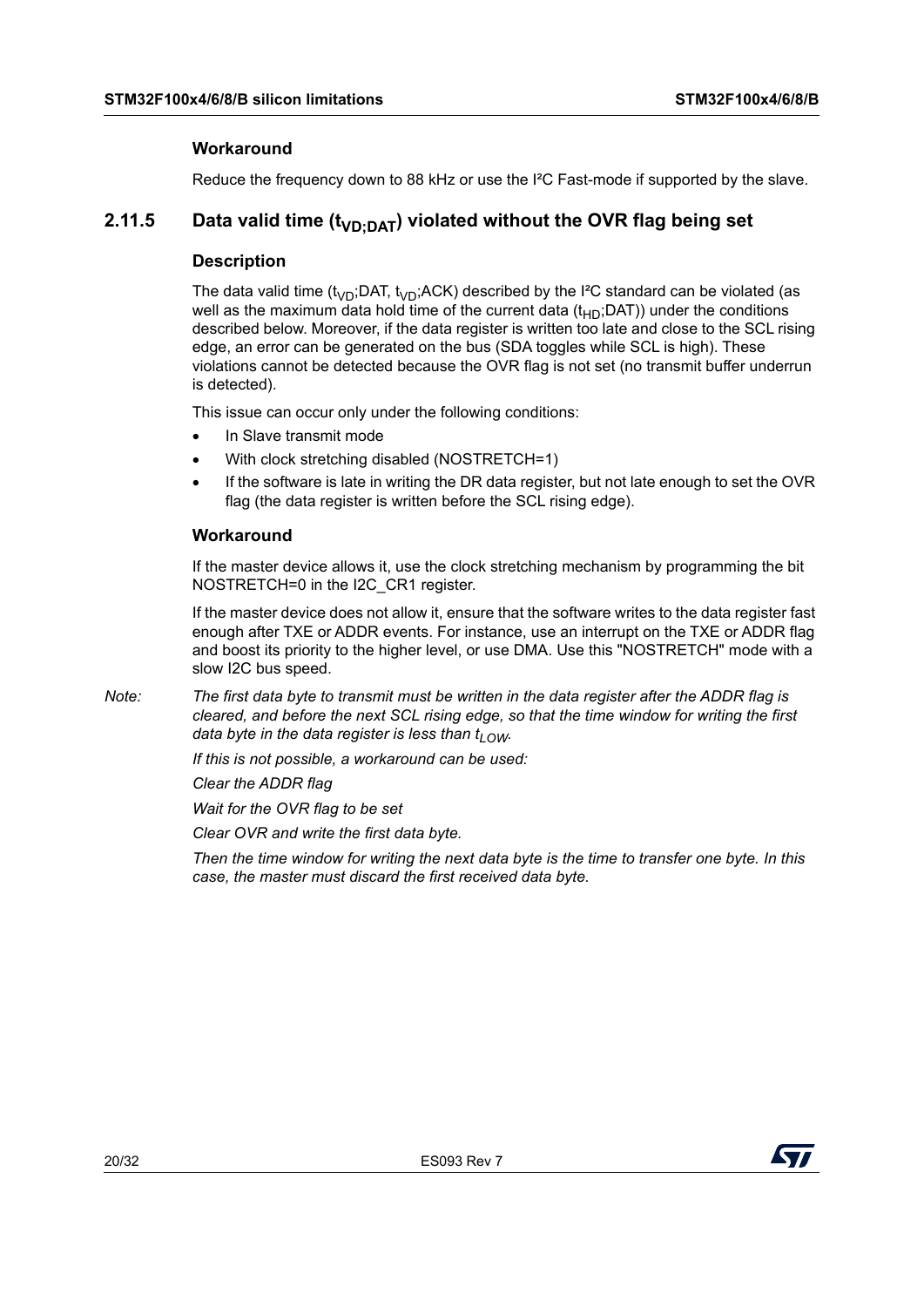## <span id="page-20-0"></span>**2.11.6 Wrong data read into data register**

In Master Receiver mode, when closing the communication using method 2, the content of the last read data can be corrupted. The following two sequences are concerned by the limitation:

- **Sequence 1:** Transfer sequence for master receiver when N = 2:
	- a) BTF = 1(Data N-1 in DR and Data N in shift register)
	- b) Program STOP = 1,
	- c) Read DR twice (Read Data N-1 and Data N) just after programming the STOP.
- **Sequence 2:** Transfer sequence for master receiver when N > 2:
	- a) BTF = 1 (Data N-2 in DR and Data N-1 in shift register)
	- b) Program ACK =  $0$ ,
	- c) Read DataN-2 in DR.
	- d) Program STOP = 1,
	- e) Read DataN-1.

If the user software is not able to read the data N-1 before the STOP condition is generated on the bus, the content of the shift register (data N) is corrupted (data N is shifted 1-bit to the left).

## **Workarounds**

Workaround 1

Stretch the SCL line by configuring SCL I/O as a general purpose I/O, open-drain output low level, before the SET STOP in sequence 1 and before the READ Data N-2 in séquence 2. Then configure back the SCL I/O as alternate function open-drain after the READ Data N-1. The sequences become:

<span id="page-20-1"></span>Sequence 1:

- a) BTF = 1(Data N-1 in DR and Data N in shift register)
- b) Configure SCL I/O as GPIO open-drain output low
- c) Program STOP = 1
- d) Read Data N-1
- e) Configure SCL I/O as Alternate Function open drain
- f) Read Data N

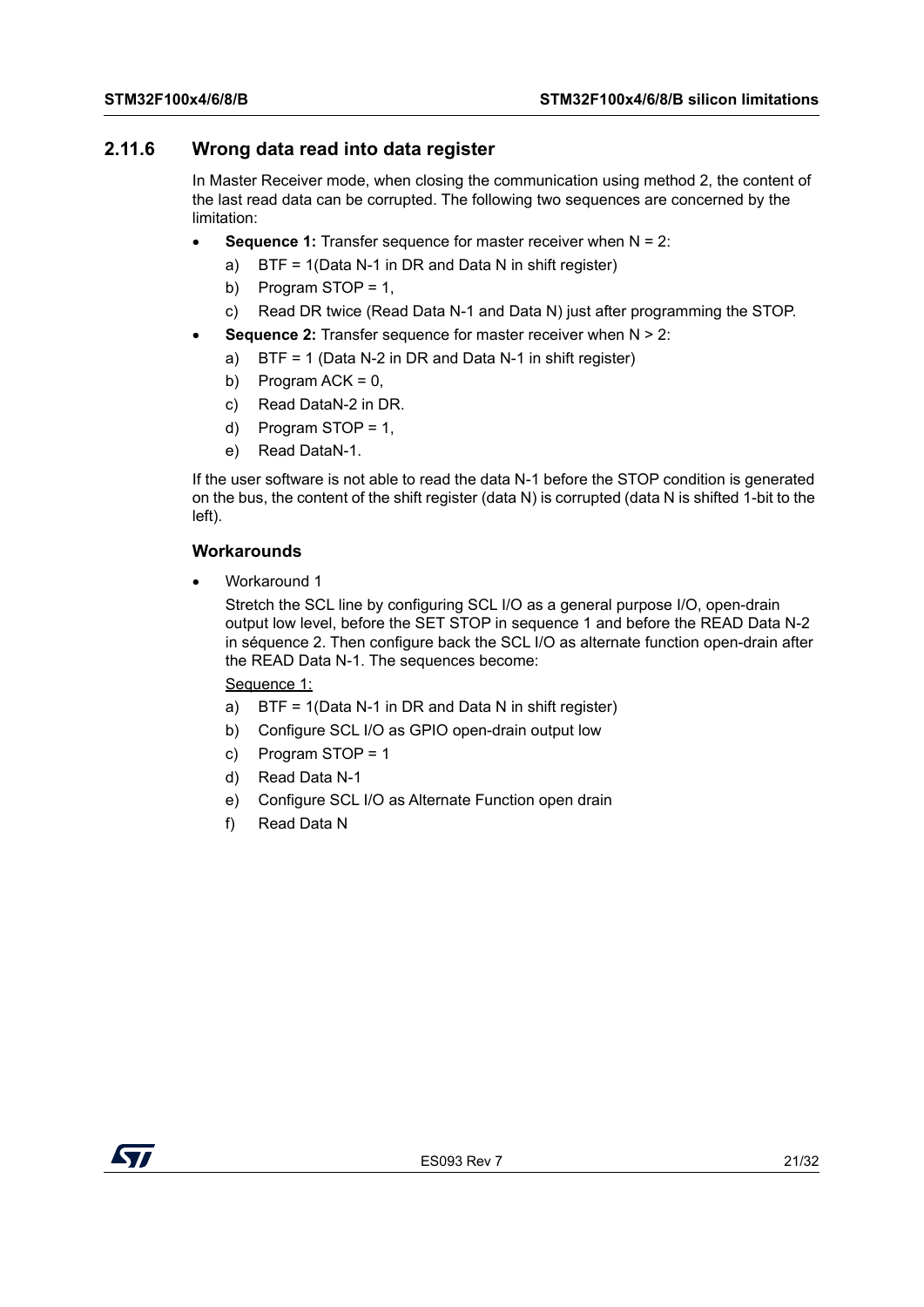<span id="page-21-1"></span>Sequence 2:

- a) BTF = 1 (Data N-2 in DR and Data N-1 in shift register)
- b) Program  $ACK = 0$
- c) Configure SCL I/O as GPIO open-drain output low
- d) Read Data N-2 in DR.
- e) Program STOP = 1,
- f) Read Data N-1.
- g) Configure SCL I/O as Alternate Function open drain
- Workaround 2

Mask all active interrupts between the SET STOP and the READ data N-1 for *[Sequence 1:](#page-20-1)*; and between the READ data N-2, the SET STOP and the READ data N-1 for *[Sequence 2:](#page-21-1)*.

Workaround 3

Manage I2C RxNE events with DMA or interrupts with the highest priority level, so that the condition BTF = 1 never occurs.

## <span id="page-21-0"></span>**2.11.7 I2C analog filter may provide wrong value, locking BUSY flag and preventing master mode entry**

## **Description**

The I2C analog filters embedded in the I2C I/Os may be tied to low level, whereas SCL and SDA lines are kept at high level. This can occur after an MCU power-on reset, or during ESD stress. Consequently, the I2C BUSY flag is set, and the I2C cannot enter master mode (START condition cannot be sent). The I2C BUSY flag cannot be cleared by the SWRST control bit, nor by a peripheral or a system reset. BUSY bit is cleared under reset, but it is set high again as soon as the reset is released, because the analog filter output is still at low level. This issue occurs randomly.

*Note: Under the same conditions, the I2C analog filters may also provide a high level, whereas SCL and SDA lines are kept to low level. This should not create issues as the filters output is correct after next SCL and SDA transition.* 

## **Workaround**

The SCL and SDA analog filter output is updated after a transition occurs on the SCL and SDA line respectively. The SCL and SDA transition can be forced by software configuring the I2C I/Os in output mode. Then, once the analog filters are unlocked and output the SCL and SDA lines level, the BUSY flag can be reset with a software reset, and the I2C can enter master mode. Therefore, the following sequence must be applied:

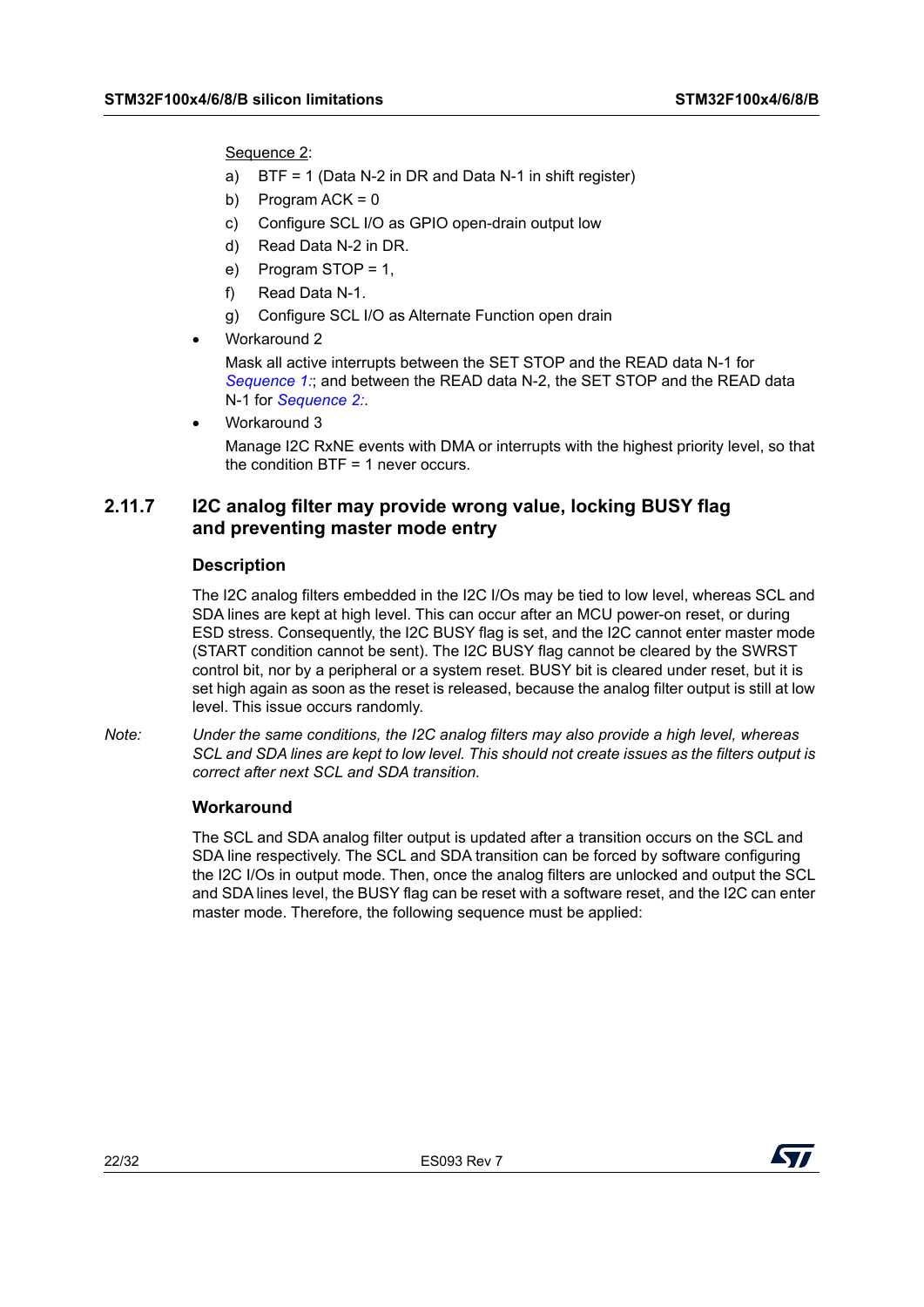- 1. Disable the I2C peripheral by clearing the PE bit in I2Cx\_CR1 register.
- 2. Configure the SCL and SDA I/Os as General Purpose Output Open-Drain, High level (Write 1 to GPIOx\_ODR).
- 3. Check SCL and SDA High level in GPIOx\_IDR.
- 4. Configure the SDA I/O as General Purpose Output Open-Drain, Low level (Write 0 to GPIOx\_ODR).
- 5. Check SDA Low level in GPIOx IDR.
- 6. Configure the SCL I/O as General Purpose Output Open-Drain, Low level (Write 0 to GPIOx\_ODR).
- 7. Check SCL Low level in GPIOx IDR.
- 8. Configure the SCL I/O as General Purpose Output Open-Drain, High level (Write 1 to GPIOx\_ODR).
- 9. Check SCL High level in GPIOx IDR.
- 10. Configure the SDA I/O as General Purpose Output Open-Drain , High level (Write 1 to GPIOx\_ODR).
- 11. Check SDA High level in GPIOx\_IDR.
- 12. Configure the SCL and SDA I/Os as Alternate function Open-Drain.
- 13. Set SWRST bit in I2Cx\_CR1 register.
- 14. Clear SWRST bit in I2Cx CR1 register.
- 15. Enable the I2C peripheral by setting the PE bit in I2Cx\_CR1 register.

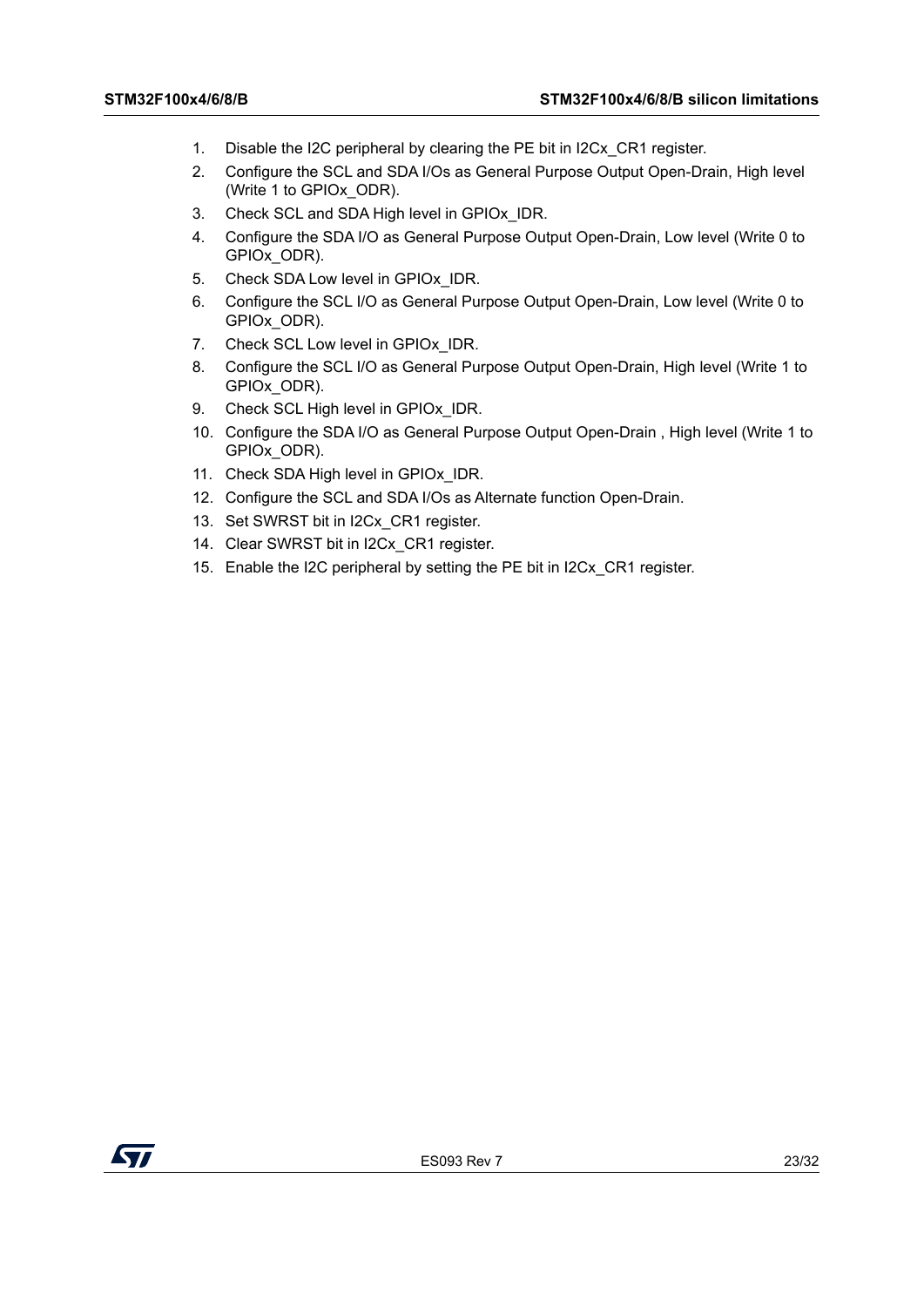## <span id="page-23-0"></span>**2.12 USART peripheral**

## <span id="page-23-1"></span>**2.12.1 Idle frame is not detected if receiver clock speed is deviated**

## **Description**

If the USART receives an idle frame followed by a character, and the clock of the transmitter device is faster than the USART receiver clock, the USART receive signal falls too early when receiving the character start bit, with the result that the idle frame is not detected (IDLE flag is not set).

## **Workaround**

None.

## <span id="page-23-2"></span>**2.12.2 In full duplex mode, the Parity Error (PE) flag can be cleared by writing the data register**

## **Description**

In full duplex mode, when the Parity Error flag is set by the receiver at the end of a reception, it may be cleared while transmitting by reading the USART\_SR register to check the TXE or TC flags and writing data in the data register.

Consequently, the software receiver can read the PE flag as '0' even if a parity error occurred.

## **Workaround**

The Parity Error flag must be checked after the end of reception and before transmission.

## <span id="page-23-3"></span>**2.12.3 Parity Error (PE) flag is not set when receiving in Mute mode using address mark detection**

## **Description**

The USART receiver is in Mute mode and is configured to exit the Mute mode using the address mark detection. When the USART receiver recognizes a valid address with a parity error, it exits the Mute mode without setting the Parity Error flag.

## **Workaround**

None.

## <span id="page-23-4"></span>**2.12.4 Break frame is transmitted regardless of nCTS input line status**

## **Description**

When CTS hardware flow control is enabled (CTSE = 1) and the Send Break bit (SBK) is set, the transmitter sends a break frame at the end of current transmission regardless of nCTS input line status.

Consequently, if an external receiver device is not ready to accept a frame, the transmitted break frame is lost.

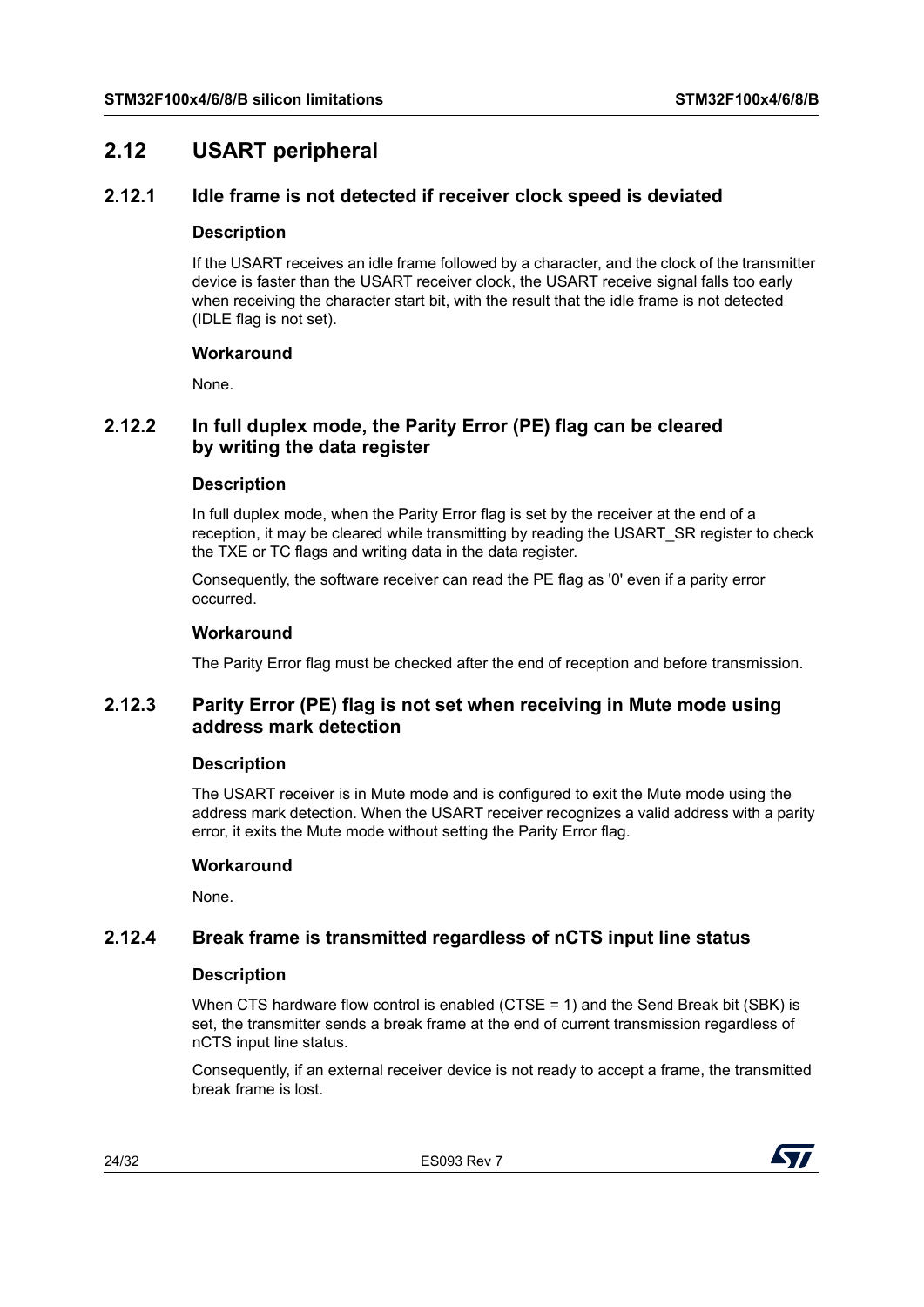## **Workaround**

None.

## <span id="page-24-0"></span>**2.12.5 nRTS signal abnormally driven low after a protocol violation**

## **Description**

When RTS hardware flow control is enabled, the nRTS signal goes high when a data is received. If this data was not read and a new data is sent to the USART anyway (protocol violation), the nRTS signal goes back to low level at the end of this new data. Consequently, the sender gets wrong information that the USART is ready to receive further data which is not really the case. On the USART side, an overrun is detected which indicates that some data has been lost.

## **Workaround**

The lost data should be resent to the USART.

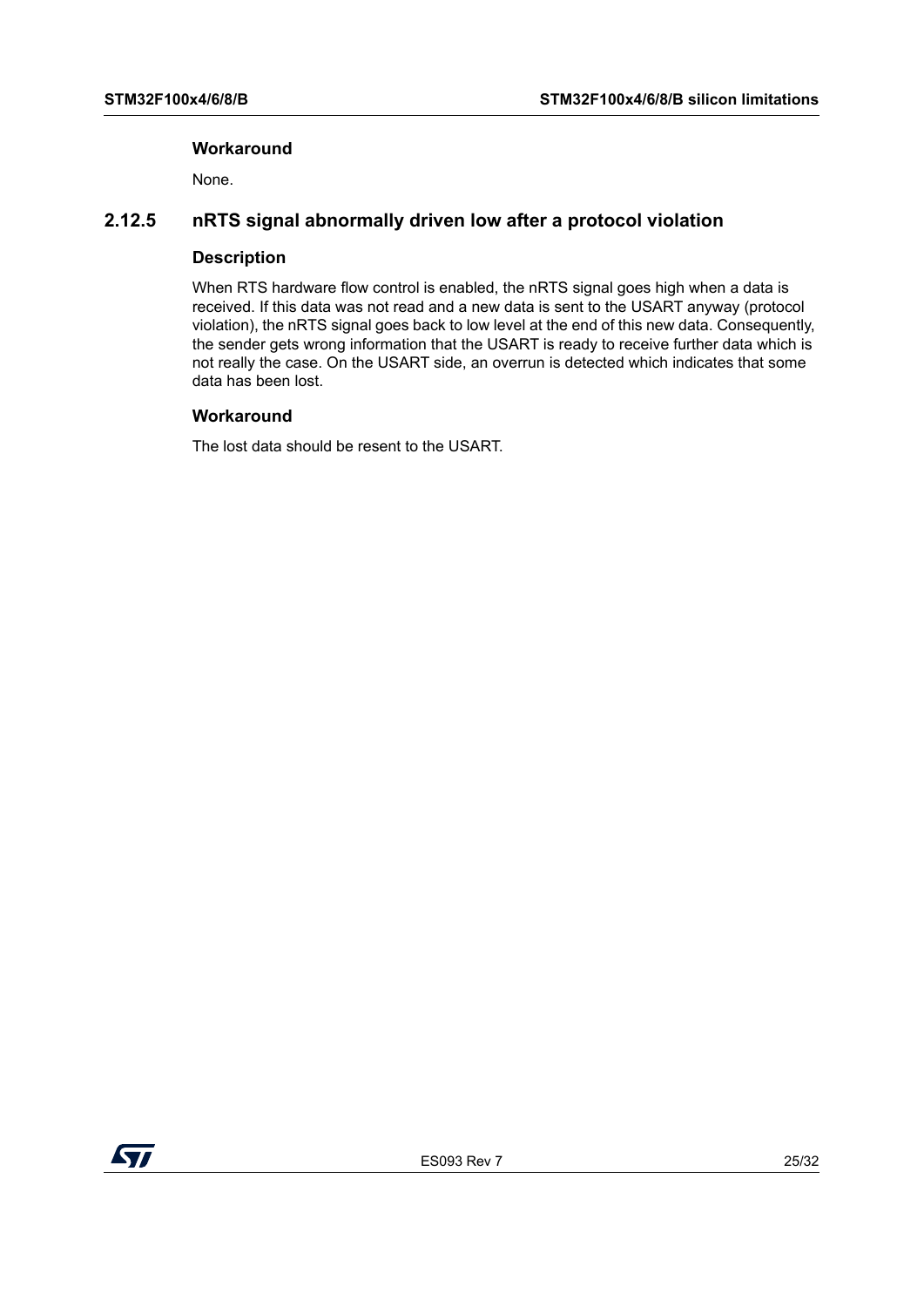## <span id="page-25-0"></span>**2.13 Timers**

These limitations apply only to TIM1, TIM2, TIM3, TIM4 and TIM5.

## <span id="page-25-1"></span>**2.13.1 Missing capture flag**

## **Description**

In capture mode, when a capture occurs while the CCRx register is being read, the capture flag (CCxIF) may be cleared without the overcapture flag (CCxOF) being set. The new data are actually captured in the capture register.

## **Workaround**

An external interrupt can be enabled on the capture I/O just before reading the capture register (in the capture interrupt), and disabled just after reading the captured data. Possibly, a missed capture is detected by the EXTI peripheral.

## <span id="page-25-2"></span>**2.13.2 Overcapture detected too early**

## **Description**

In capture mode, the overcapture flag (CCxOF) can be set even though no data have been lost.

## **Conditions**

If a capture occurs while the capture register is being read, an overcapture is detected even though the previously captured data are correctly read and the new data are correctly stored into the capture register.

The system is at the limit of an overcapture but no data are lost.

## **Workaround**

None.

## <span id="page-25-3"></span>**2.13.3 General-purpose timer: regulation for 100% PWM**

## **Description**

When the OCREF CLR functionality is activated, the OCxREF signal becomes de-asserted (and consequently OCx is deasserted / OCxN is asserted) when a high level is applied on the OCREF\_CLR signal. The PWM then restarts (output re-enabled) at the next counter overflow.

But if the PWM is configured at 100% (CCxR > ARR), then it does not restart and OCxREF remains de-asserted.

## **Workaround**

None.

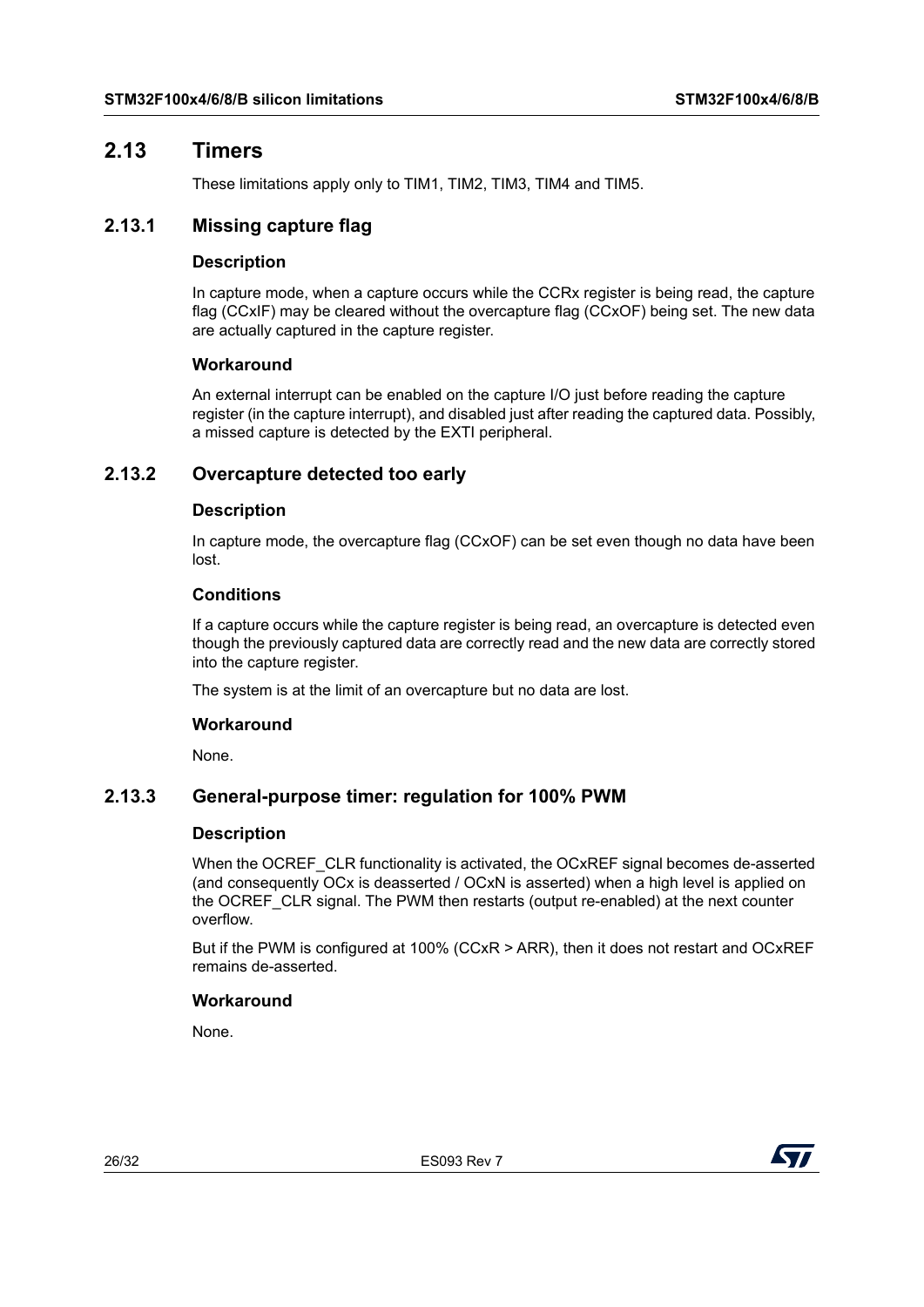## <span id="page-26-0"></span>**2.14 LSI clock stabilization time**

## **Description**

When the LSIRDY flag is set, the clock may still be out of the specified frequency range ( $f_{LSI}$ ) parameter, see LSI oscillator characteristics in the product datasheet).

## **Workaround**

To have a fully stabilized clock in the specified range, a software temporization of 100 µs should be added.

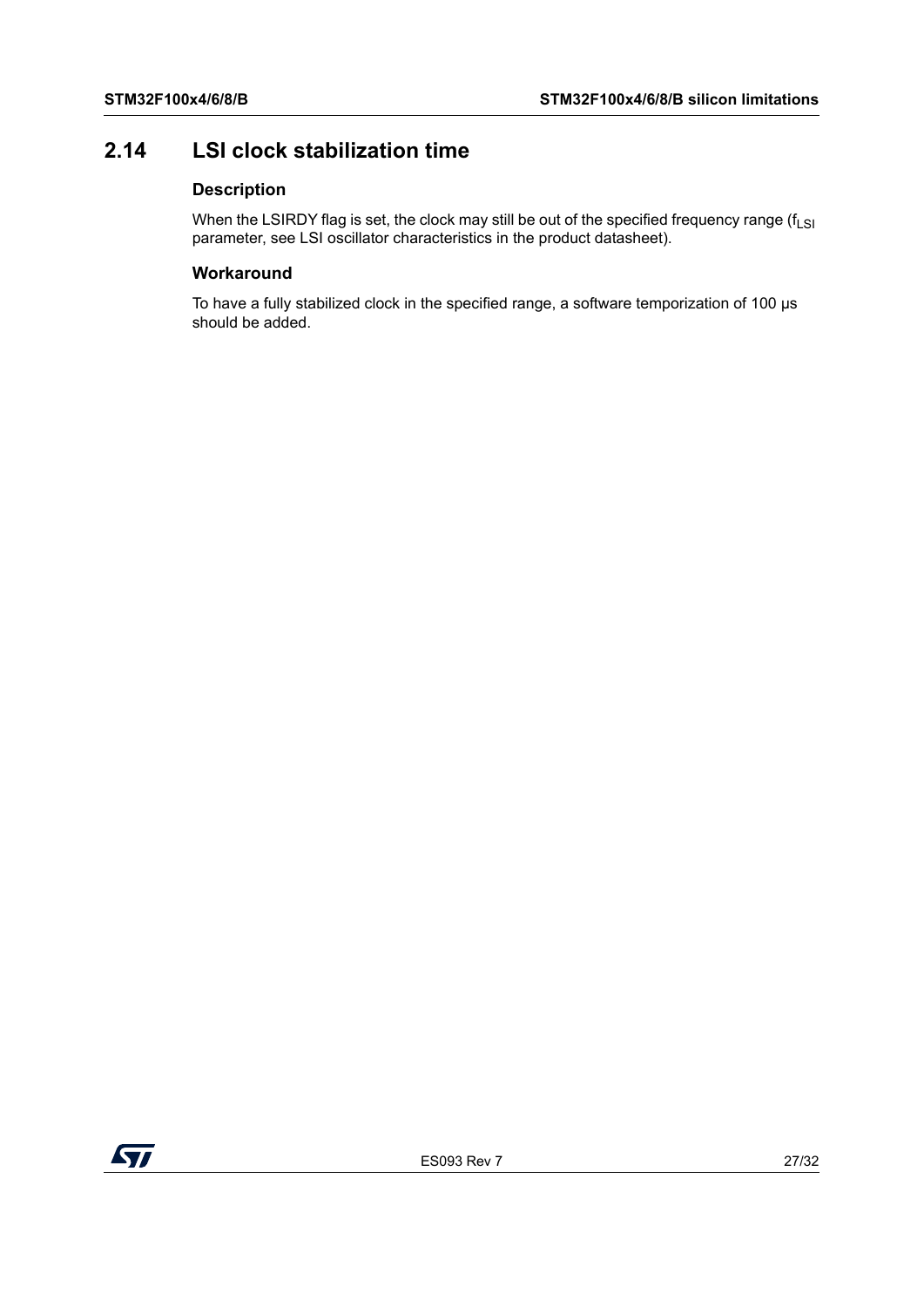# <span id="page-27-1"></span>**Appendix A Revision code on device marking**

<span id="page-27-0"></span>*[Figure](#page-27-2) 2*, *[Figure](#page-28-0) 3* and *[Figure](#page-29-0) 4* show the marking compositions for the LQFP100, LQFP64 and LQFP48 packages, respectively. Only the Additional field containing the Revision code is shown.

<span id="page-27-2"></span>



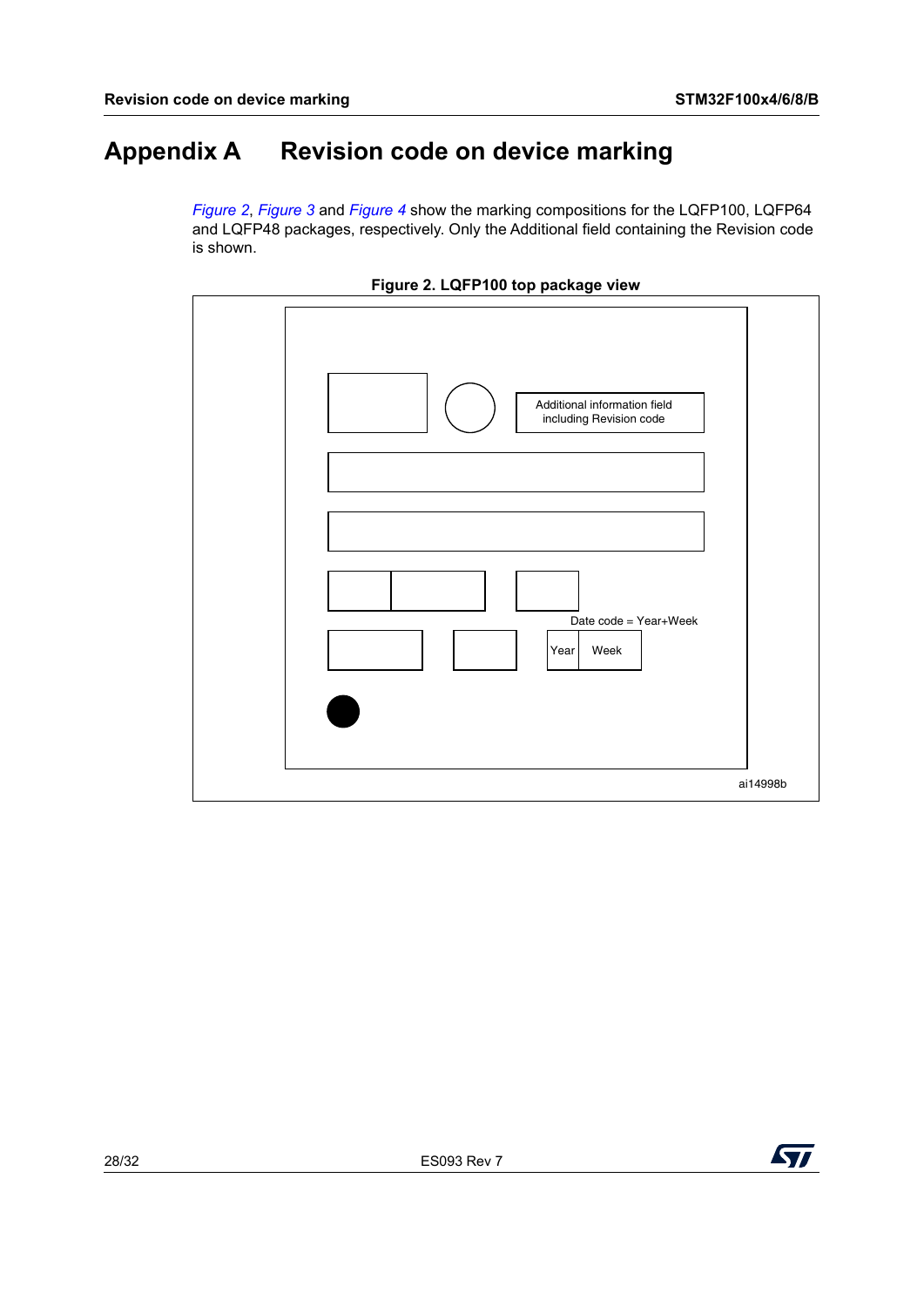

<span id="page-28-0"></span>

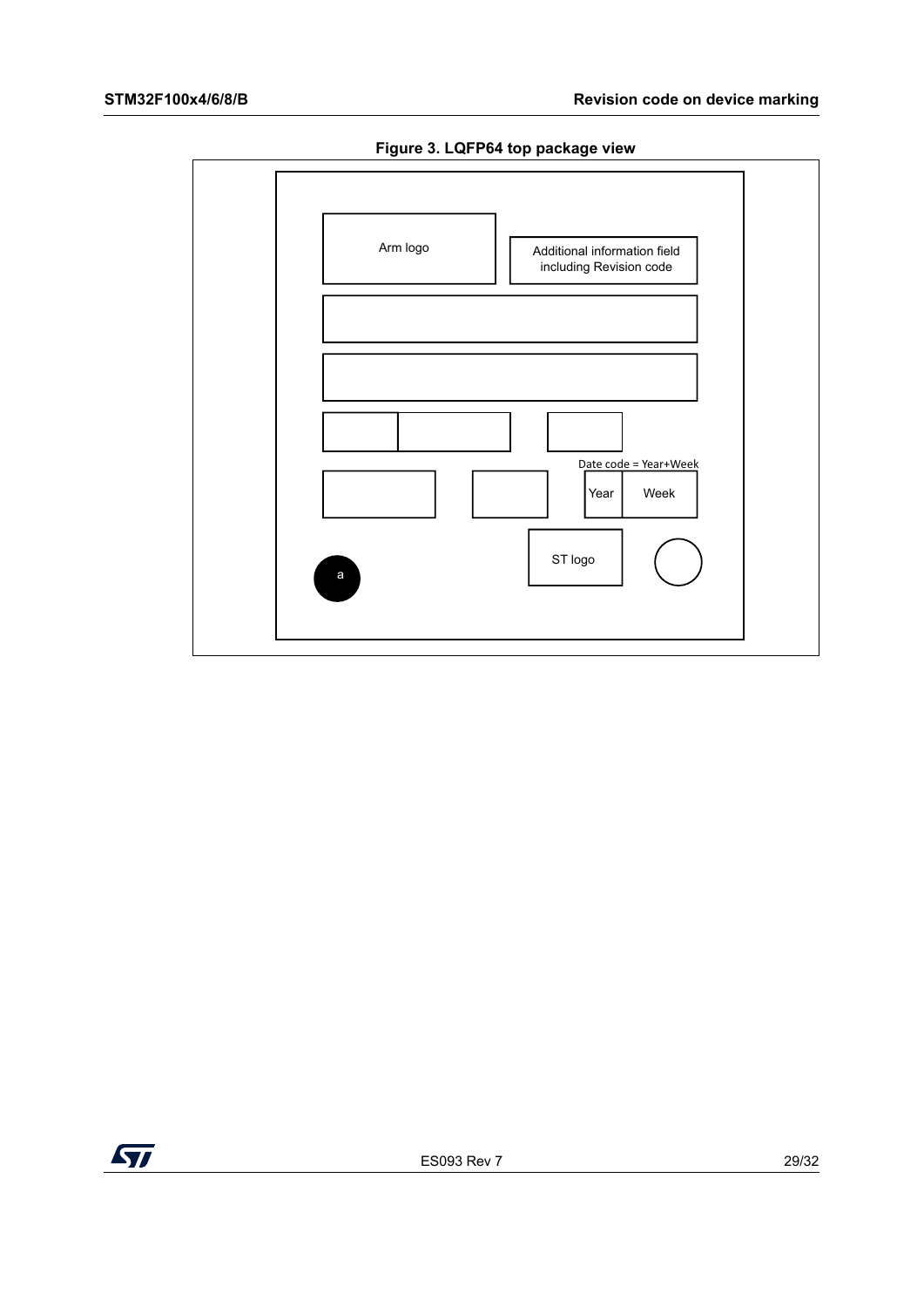

<span id="page-29-0"></span>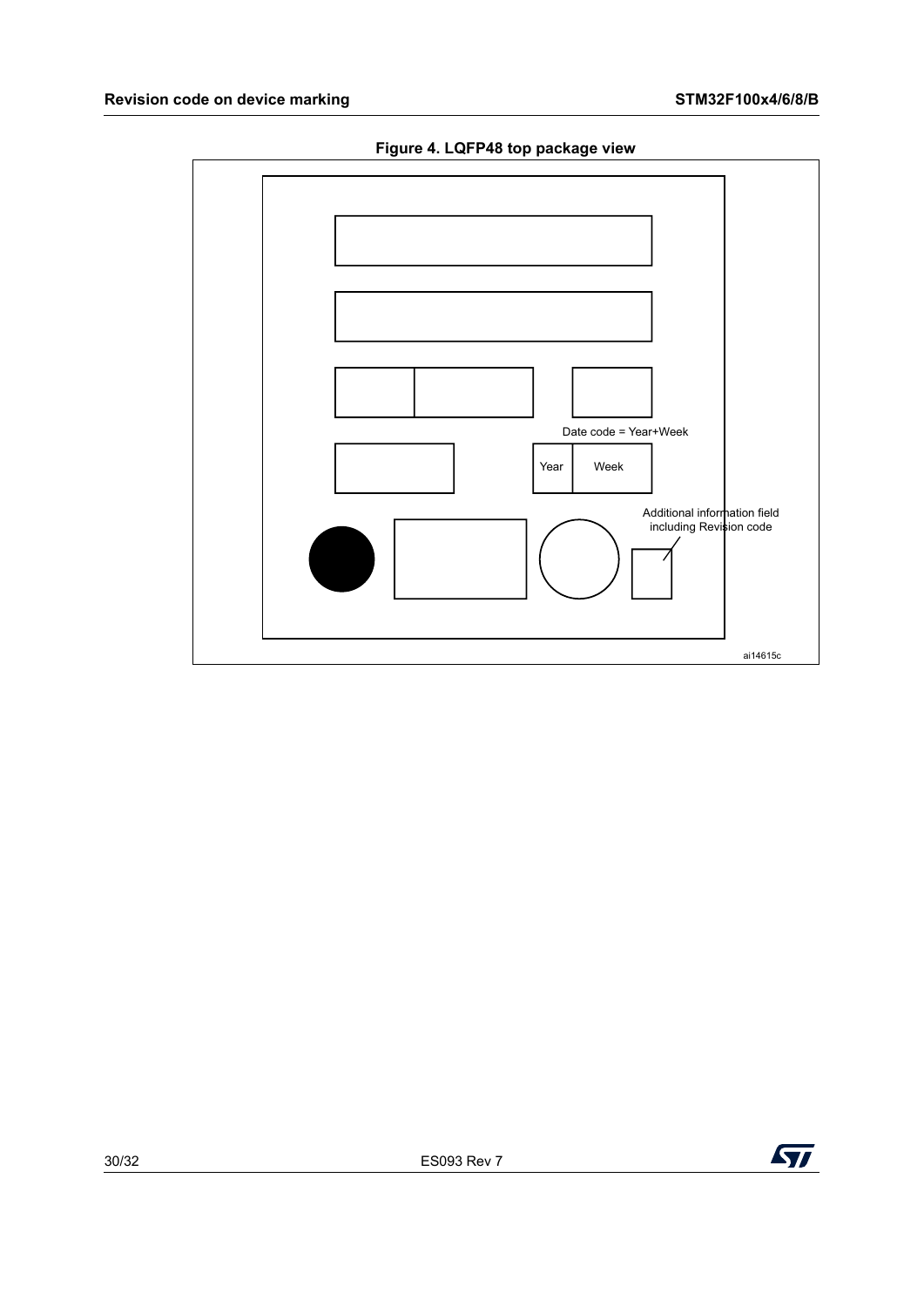# <span id="page-30-0"></span>**Revision history**

<span id="page-30-1"></span>

| Date        | <b>Revision</b> | <b>Changes</b>                                                                                                                                                                                                                                                                                                                                                                                                 |
|-------------|-----------------|----------------------------------------------------------------------------------------------------------------------------------------------------------------------------------------------------------------------------------------------------------------------------------------------------------------------------------------------------------------------------------------------------------------|
| 18-Dec-2009 | 1               | Initial release.                                                                                                                                                                                                                                                                                                                                                                                               |
| 03-May-2010 | $\overline{2}$  | Updated for Rev Z.<br>Removed section 2.8 "PB6 not 5 V-tolerant"<br>Updated Section 2.11: I <sup>2</sup> C peripheral                                                                                                                                                                                                                                                                                          |
| 18-Jun-2010 | 3               | Added Section 2.2: Debugging Stop mode and system tick timer<br>Added Section 2.3: Debugging Stop mode with WFE entry<br>Modified Section 2.13: Timers<br>Modified Section 2.11.3: Wrong behavior of I2C peripheral in master<br>mode after a misplaced Stop<br>Modified Section 2.11.5: Data valid time $(tVD:DAT)$ violated without the<br><b>OVR</b> flag being set<br>Added Section 2.12: USART peripheral |
| 17-Dec-2010 | 4               | Added Section 2.4: Unique ID unavailability on devices with date<br>code earlier than 045<br>Added Section 2.12.5: nRTS signal abnormally driven low after a<br>protocol violation                                                                                                                                                                                                                             |
| 22-Feb-2011 | 5               | Updated workarounds in Section 2.11.1: Some software events must<br>be managed before the current byte is being transferred and<br>Section 2.11.6: Wrong data read into data register                                                                                                                                                                                                                          |
| 07-Oct-2013 | 6               | Added:<br>- Section 2.5: Wakeup sequence from Standby mode when using<br>more than one wakeup source<br>- Section 2.6: LSE start-up in harsh environments<br>- Section 2.11.7: I2C analog filter may provide wrong value, locking<br>BUSY flag and preventing master mode entry<br>Updated Table 4: Summary of silicon limitations.                                                                            |
| 09-Apr-2020 | 7               | Updated Section 1: Arm <sup>®</sup> 32-bit Cortex <sup>®</sup> -M3 limitations.<br>Added Section 2.7: RDP protection.<br>Updated Table 4: Summary of silicon limitations.<br>Updated Figure 3: LQFP64 top package view.<br>Minor text edits across the whole document.                                                                                                                                         |

|  | Table 5. Document revision history |  |  |
|--|------------------------------------|--|--|
|--|------------------------------------|--|--|